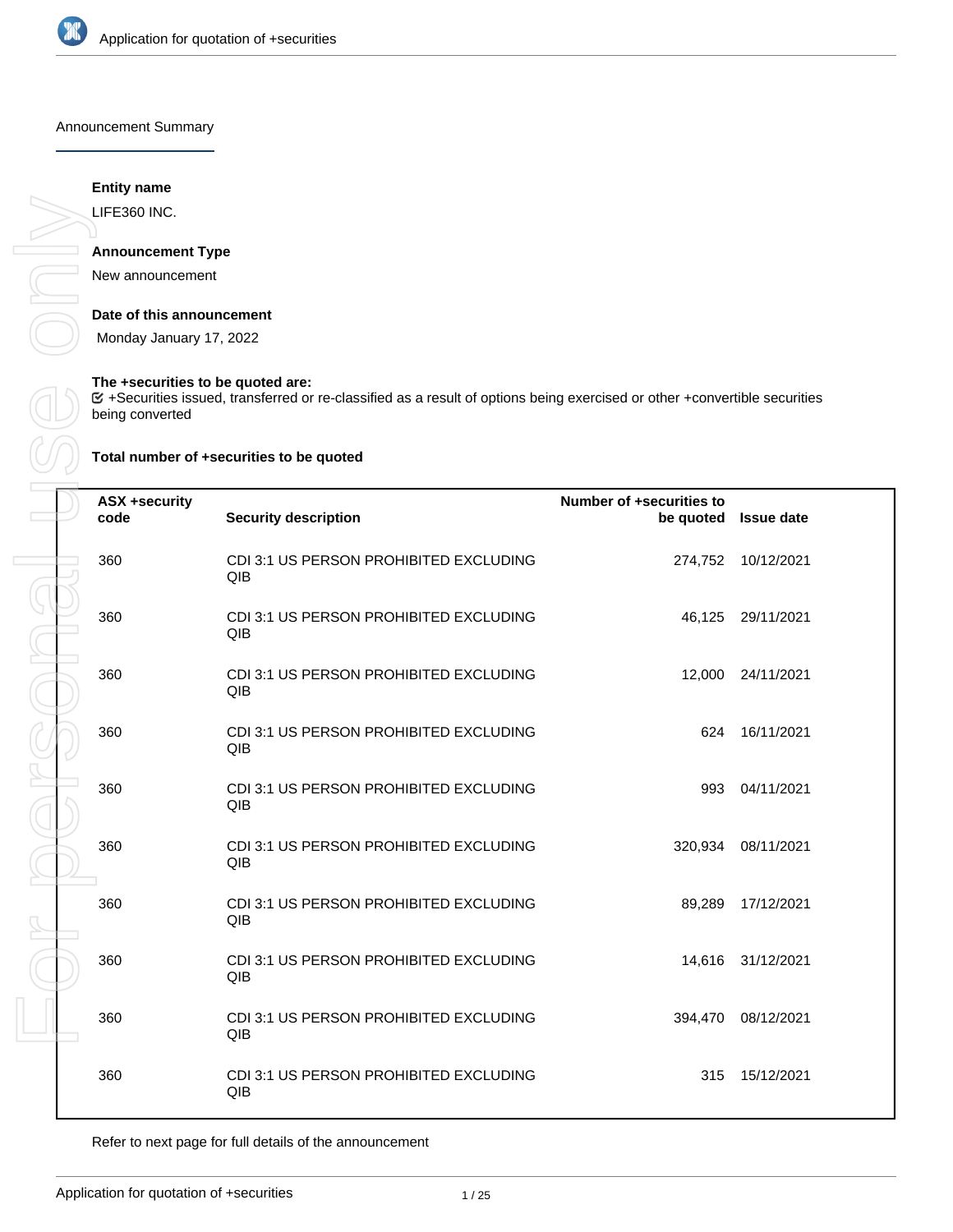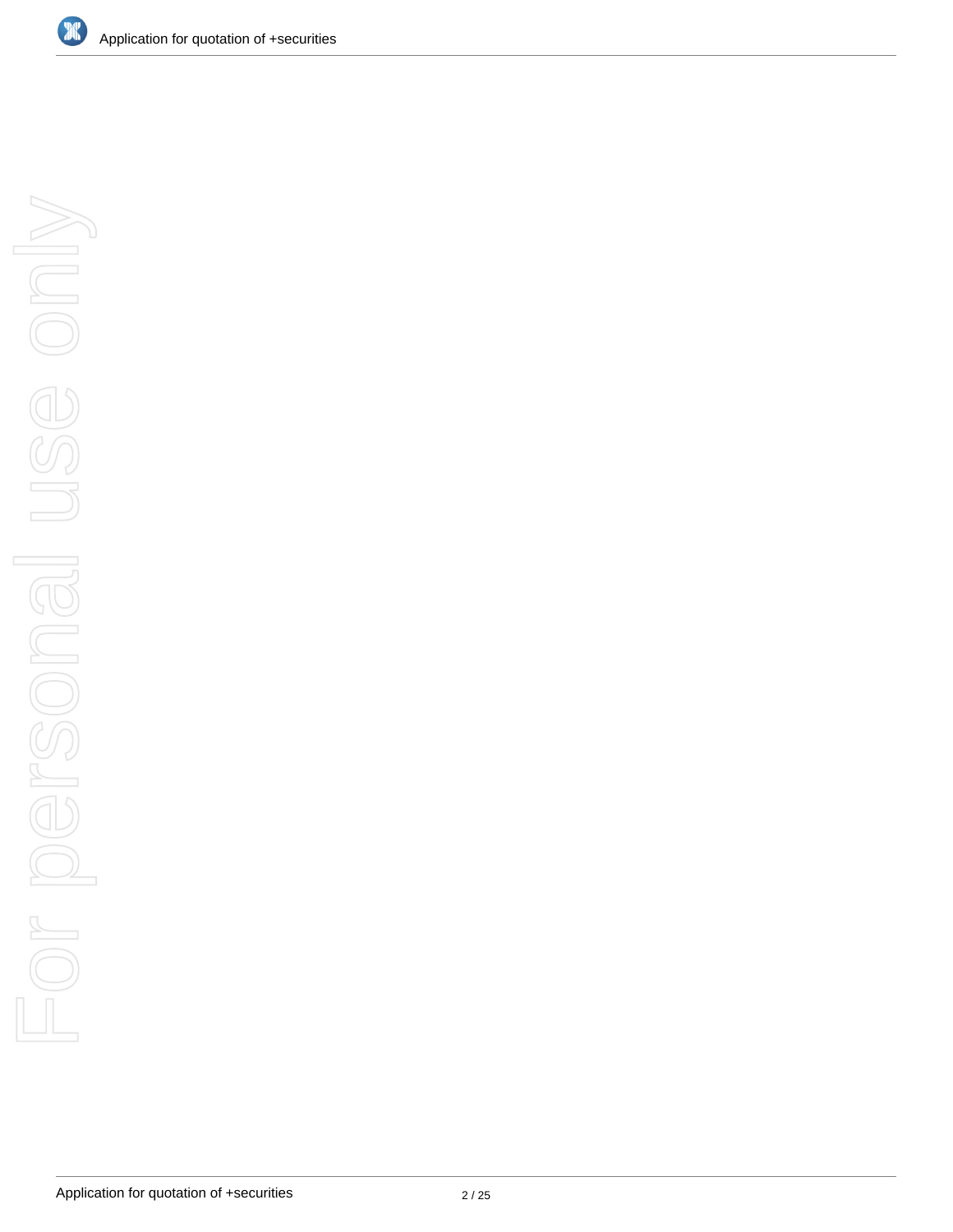

Part 1 - Entity and announcement details

# **1.1 Name of entity**

LIFE360 INC.

We (the entity named above) apply for +quotation of the following +securities and agree to the matters set out in Appendix 2A of the ASX Listing Rules.

**1.2 Registered number type**

ARBN

**Registration number** 629412942

**1.3 ASX issuer code**

360

**1.4 The announcement is**

New announcement

17/1/2022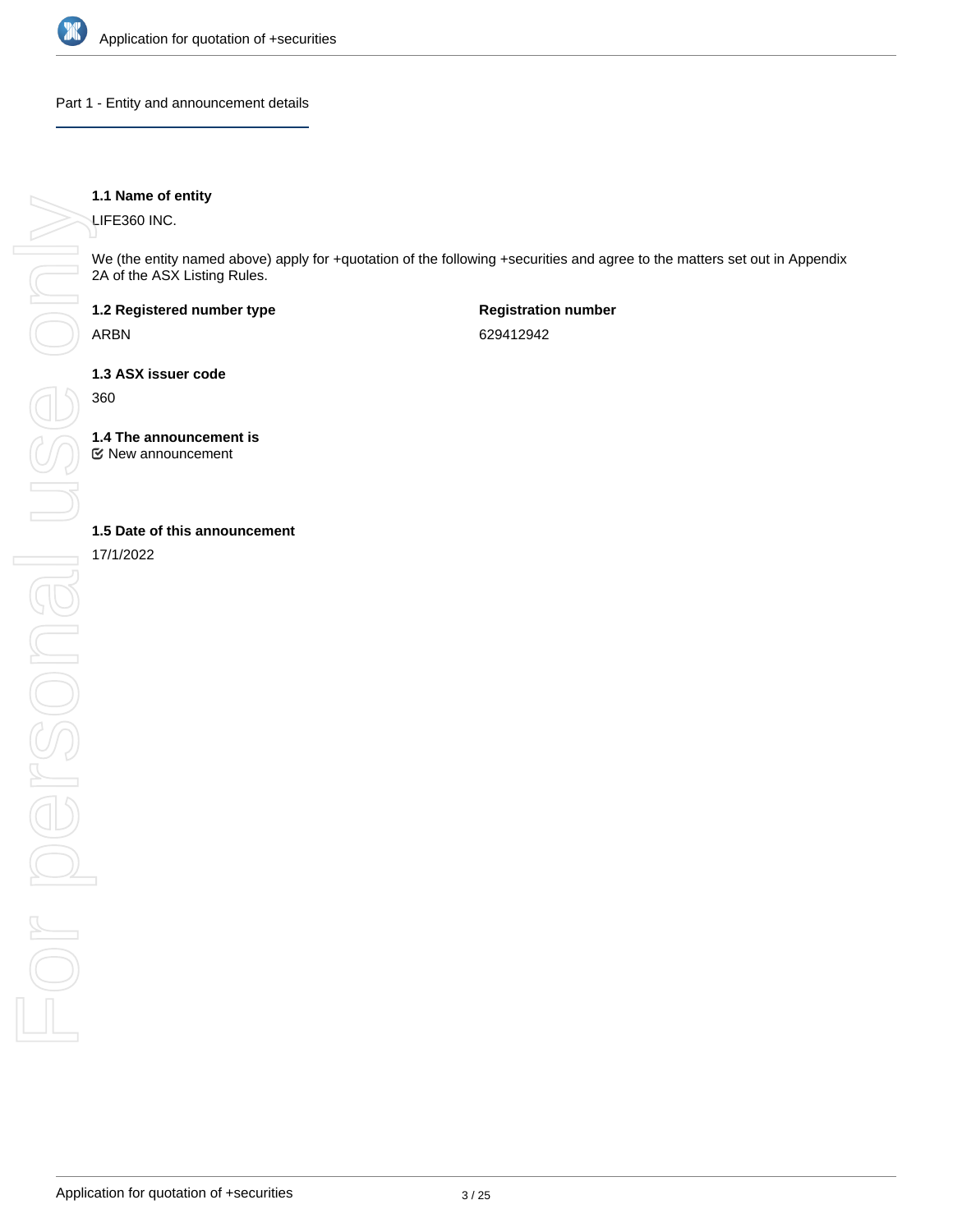

# Part 2 - Type of Issue

# **2.1 The +securities to be quoted are:**

+Securities issued, transferred or re-classified as a result of options being exercised or other +convertible securities

# **2.2 The +securities to be quoted are:**

Additional +securities in a class that is already quoted on ASX ("existing class")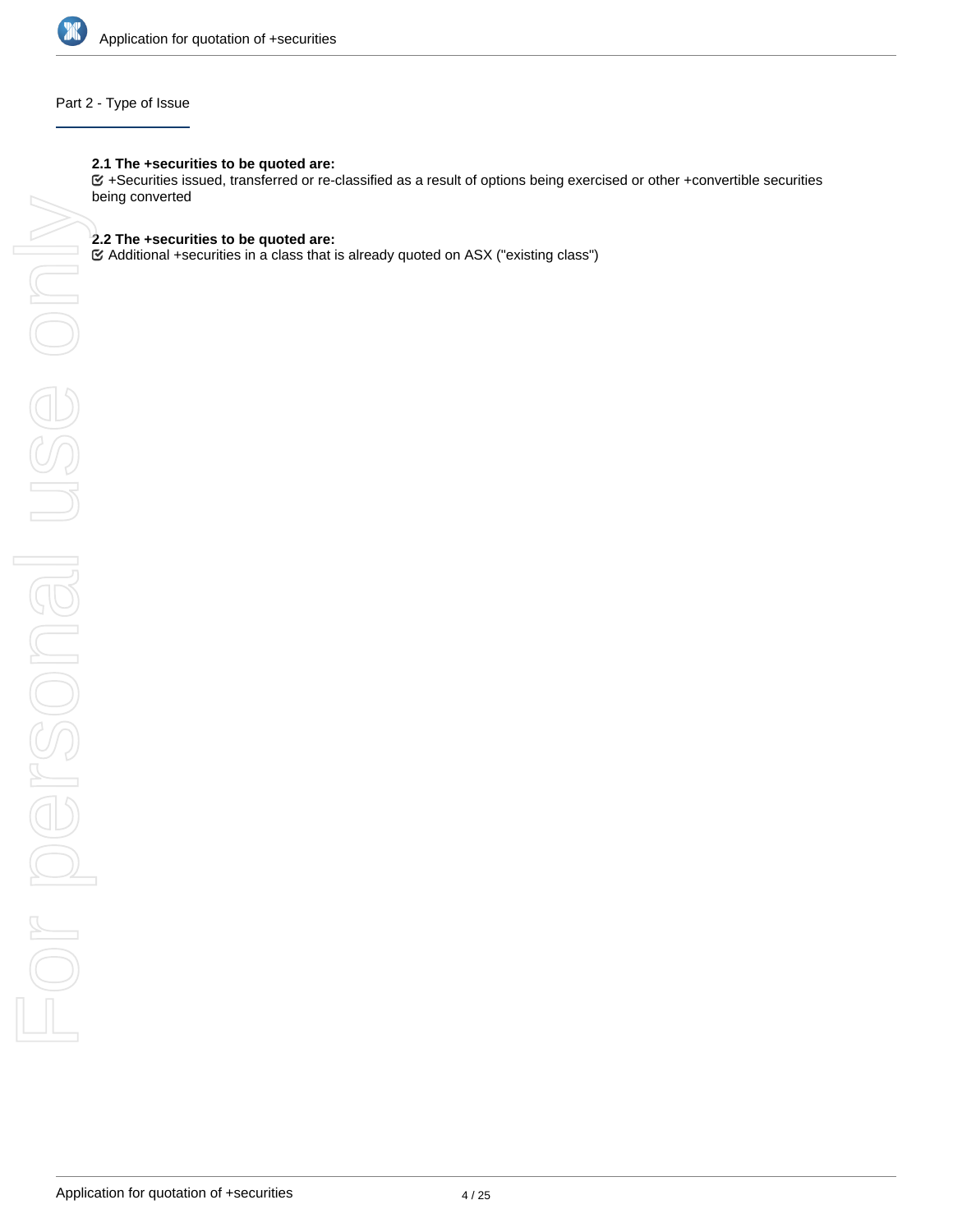

Part 3B - number and type of +securities to be quoted (existing class) where issue has not previously been notified to ASX in an

# Appendix 3B

**Existing +securities converting into additional +securities in an existing class**

# **FROM (Existing Class) ASX +security code and description**

360AA : OPTION EXP VAR DATES VAR PRICES

# **TO (Existing Class) ASX +security code and description**

360 : CDI 3:1 US PERSON PROHIBITED EXCLUDING QIB

| Please state the number of options<br>that were exercised or other<br>+convertible securities that were | The first date the options were<br>exercised or other +convertible<br>securities were converted | The last date the options were<br>exercised or other +convertible<br>securities were converted |
|---------------------------------------------------------------------------------------------------------|-------------------------------------------------------------------------------------------------|------------------------------------------------------------------------------------------------|
| converted                                                                                               | 4/10/2021                                                                                       | 10/12/2021                                                                                     |
| 00.702                                                                                                  |                                                                                                 |                                                                                                |

90,793

**Is this all of the options or other +convertible securities on issue of that type (ie have all of those options now been exercised or have all of those convertible securities now been converted)?** No

**The right of the holder of the options or other +convertible securities to receive the +underlying securities is being satisfied by:**

 $\mathfrak{C}$  An issue of new +securities

**The underlying securities being received by the holder are:**  $\mathfrak S$  Intended to be, but are not yet, quoted by ASX

**Were the options being exercised or other +convertible securities being converted issued under an +employee incentive scheme?** Yes

**Are any of the options being exercised or other +convertible securities being converted held by +key management personnel (KMP) or an +associate?** No

# **Issue date**

10/12/2021

**Will the +securities to be quoted rank equally in all respects from their issue date with the existing issued +securities in that class?** Yes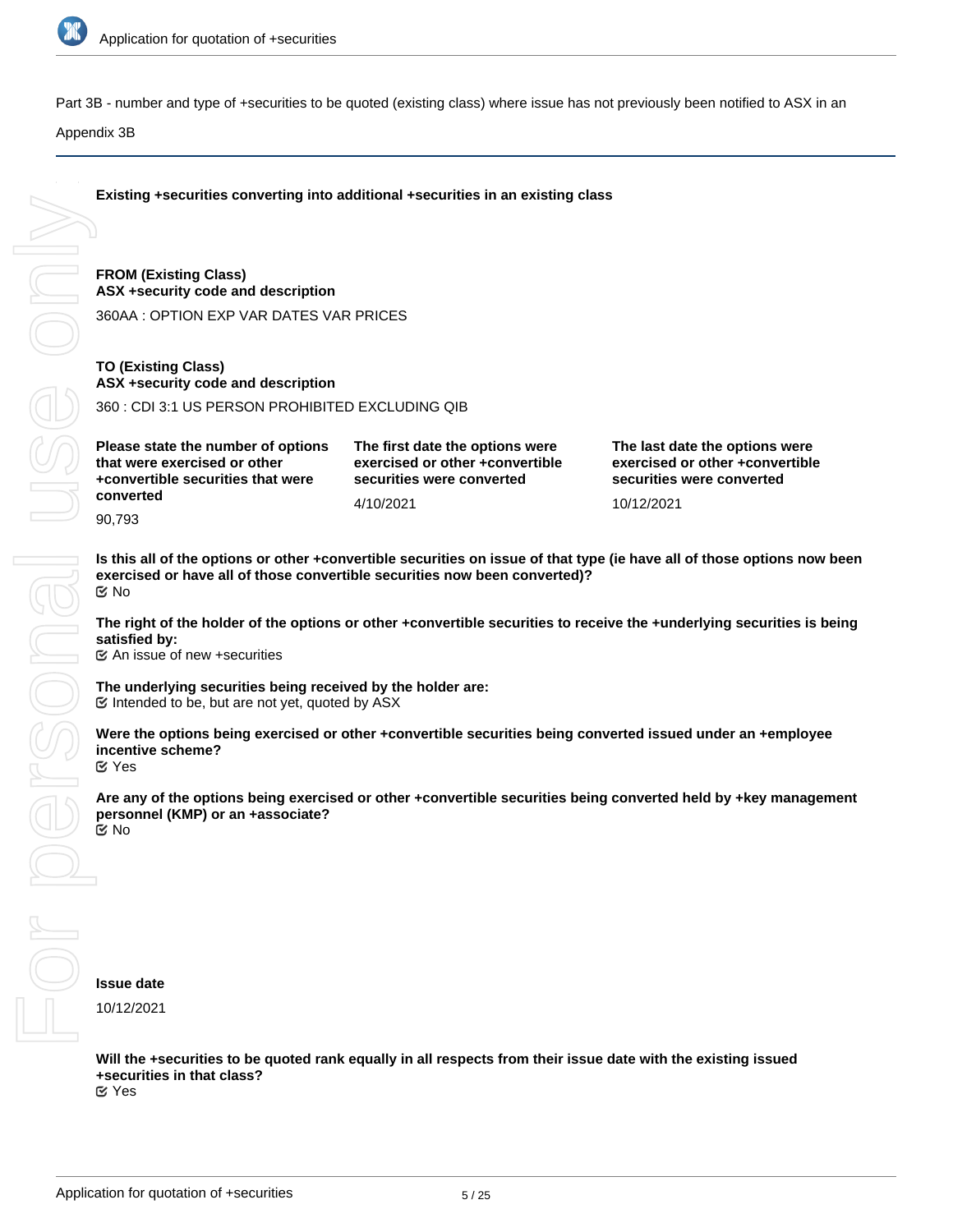

# **Number of +securities to be quoted**

272,379

**Are the +securities being issued for a cash consideration?** Yes

**In what currency is the cash consideration being paid? What is the issue price per +security?**

USD - US Dollar

USD 0.71666660

# **Any other information the entity wishes to provide about the +securities to be quoted**

90,793 options with an exercise price of US\$2.15 per option were exercised between 4 October 2021 and 10 December 2021 resulting in the issue of 90,793 Shares of Common Stock. This equates to 272,379 CDIs to be quoted (3 CDIs represent 1 Share of Common Stock).

# **Existing +securities converting into additional +securities in an existing class**

**FROM (Existing Class) ASX +security code and description** 360AA : OPTION EXP VAR DATES VAR PRICES

**TO (Existing Class) ASX +security code and description**

360 : CDI 3:1 US PERSON PROHIBITED EXCLUDING QIB

| Please state the number of options<br>that were exercised or other<br>+convertible securities that were<br>converted | The first date the options were<br>exercised or other +convertible<br>securities were converted<br>4/10/2021 |
|----------------------------------------------------------------------------------------------------------------------|--------------------------------------------------------------------------------------------------------------|
|                                                                                                                      |                                                                                                              |
| 6.625                                                                                                                |                                                                                                              |

**The last date the options were exercised or other +convertible securities were converted**

29/11/2021

**Is this all of the options or other +convertible securities on issue of that type (ie have all of those options now been exercised or have all of those convertible securities now been converted)?** Yes

**The right of the holder of the options or other +convertible securities to receive the +underlying securities is being satisfied by:**

An issue of new +securities

**The underlying securities being received by the holder are:**  $\mathfrak C$  Intended to be, but are not yet, quoted by ASX

**Were the options being exercised or other +convertible securities being converted issued under an +employee incentive scheme?** No

For personal, use only  $\sum_{i=1}^n$ ISONAL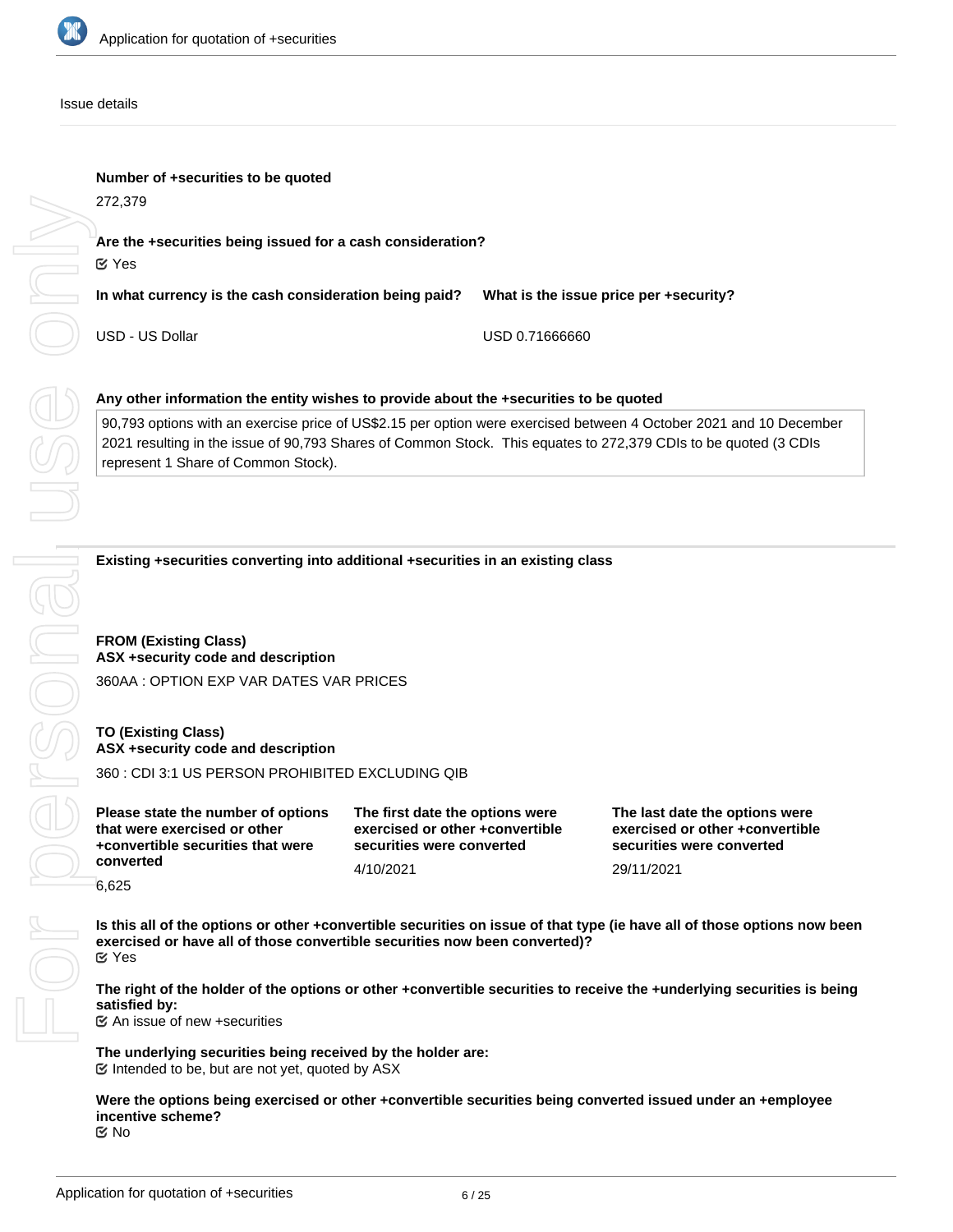

## **Issue date**

29/11/2021

**Will the +securities to be quoted rank equally in all respects from their issue date with the existing issued +securities in that class?** Yes

**Issue details** For personal use only

**Number of +securities to be quoted** 19,875

**Are the +securities being issued for a cash consideration?**

Yes

personal

**In what currency is the cash consideration being paid? What is the issue price per +security?**

USD - US Dollar

USD 0.84333333

# **Any other information the entity wishes to provide about the +securities to be quoted**

6,625 options with an exercise price of US\$2.53 per option were exercised between 4 October 2021 and 29 November 2021 resulting in the issue of 6,625 Shares of Common Stock. This equates to19,875 CDIs to be quoted (3 CDIs represent 1 Share of Common Stock).

**Existing +securities converting into additional +securities in an existing class**

**FROM (Existing Class) ASX +security code and description** 360AA : OPTION EXP VAR DATES VAR PRICES

**TO (Existing Class) ASX +security code and description**

360 : CDI 3:1 US PERSON PROHIBITED EXCLUDING QIB

**Please state the number of options that were exercised or other +convertible securities that were**

<u>converted to the second</u>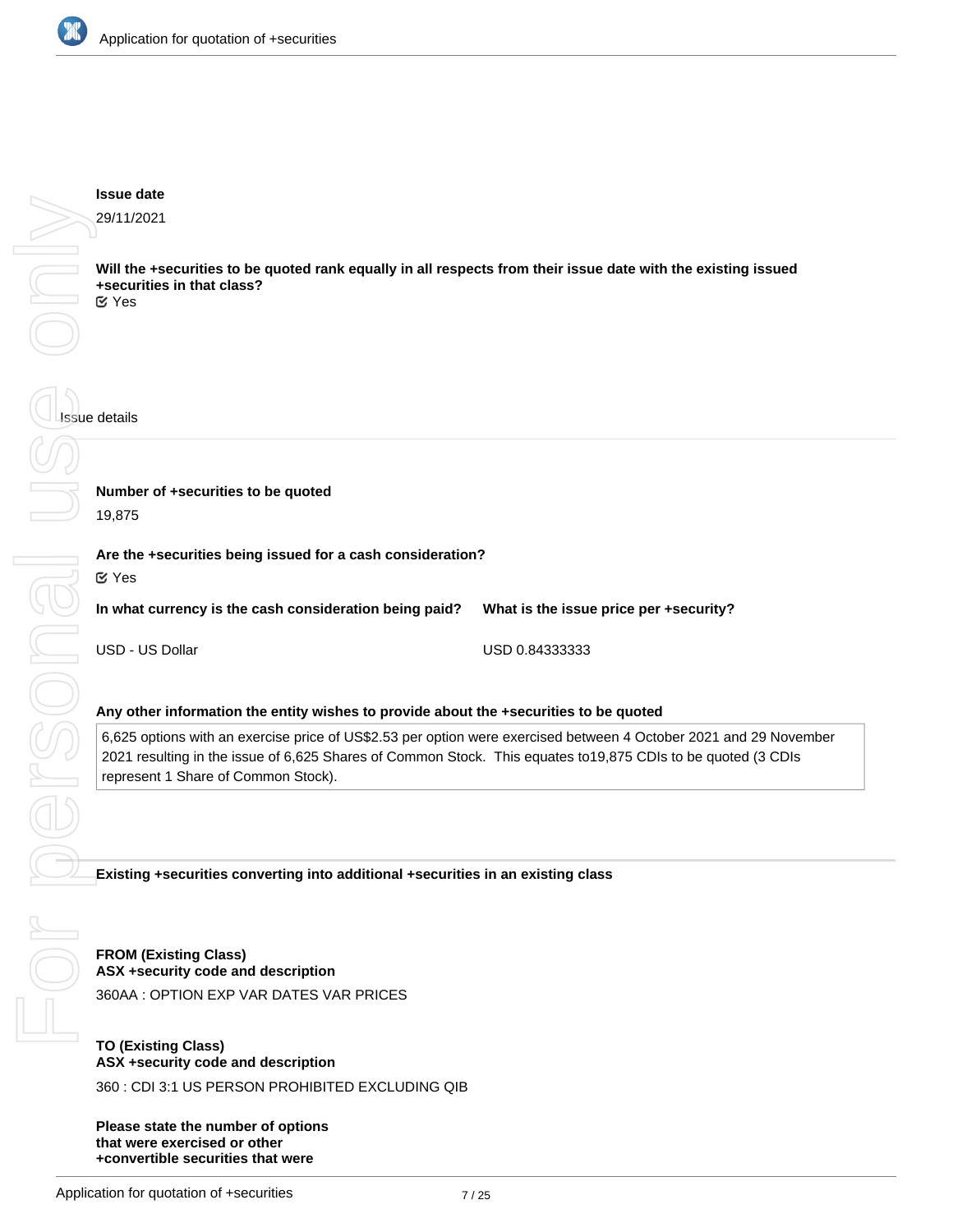

## **converted**

4,000

**The first date the options were exercised or other +convertible securities were converted**

**The last date the options were exercised or other +convertible securities were converted**

24/11/2021

**Is this all of the options or other +convertible securities on issue of that type (ie have all of those options now been exercised or have all of those convertible securities now been converted)?** No

**The right of the holder of the options or other +convertible securities to receive the +underlying securities is being satisfied by:**

An issue of new +securities

**The underlying securities being received by the holder are:**  $\mathfrak C$  Intended to be, but are not yet, quoted by ASX

**Were the options being exercised or other +convertible securities being converted issued under an +employee incentive scheme?** Yes

**Are any of the options being exercised or other +convertible securities being converted held by +key management personnel (KMP) or an +associate?**

No

# **Issue date**

24/11/2021

**Will the +securities to be quoted rank equally in all respects from their issue date with the existing issued +securities in that class?** Yes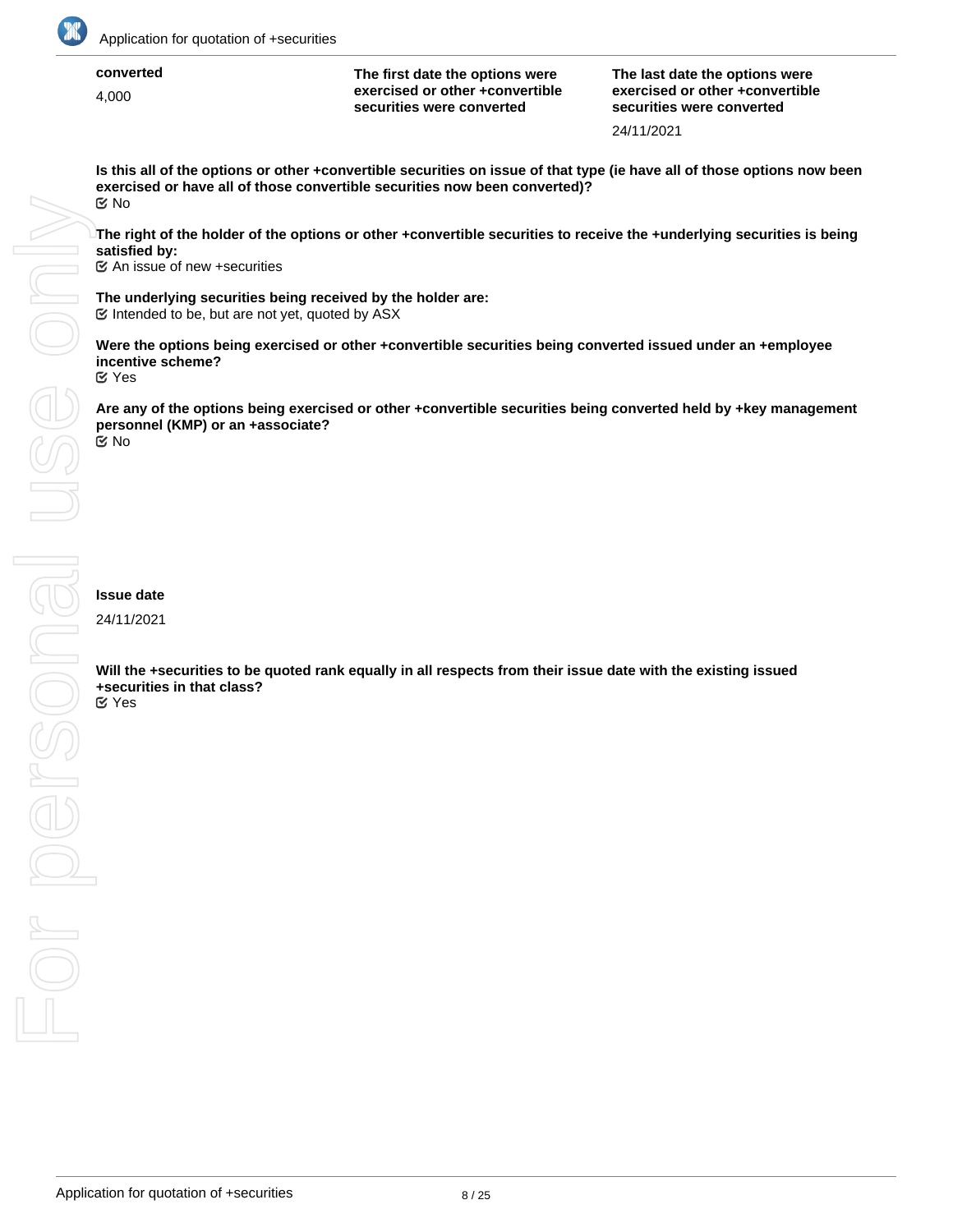

# **Number of +securities to be quoted**

12,000

**Are the +securities being issued for a cash consideration?**

| In what currency is the cash consideration being paid? | What is the issue price per +security? |
|--------------------------------------------------------|----------------------------------------|
|                                                        |                                        |

**Any other information the entity wishes to provide about the +securities to be quoted**

4,000 options with an exercise price of US\$4.59 per option were exercised on 24 November 2021 resulting in the issue of 4,000 Shares of Common Stock. This equates to 12,000 CDIs to be quoted (3 CDIs represent 1 Share of Common Stock).

USD 1.53000000

# **Existing +securities converting into additional +securities in an existing class**

**FROM (Existing Class) ASX +security code and description** 360AA : OPTION EXP VAR DATES VAR PRICES

**TO (Existing Class) ASX +security code and description** 360 : CDI 3:1 US PERSON PROHIBITED EXCLUDING QIB

| Please state the number of options<br>that were exercised or other<br>+convertible securities that were<br>converted |
|----------------------------------------------------------------------------------------------------------------------|
| 208                                                                                                                  |

**The first date the options were exercised or other +convertible securities were converted**

15/10/2021

**The last date the options were exercised or other +convertible securities were converted**

16/11/2021

**Is this all of the options or other +convertible securities on issue of that type (ie have all of those options now been exercised or have all of those convertible securities now been converted)?** No

**The right of the holder of the options or other +convertible securities to receive the +underlying securities is being satisfied by:**

An issue of new +securities

**The underlying securities being received by the holder are:**  $G$  Intended to be, but are not yet, quoted by ASX

**Were the options being exercised or other +convertible securities being converted issued under an +employee incentive scheme?** Yes

**Are any of the options being exercised or other +convertible securities being converted held by +key management personnel (KMP) or an +associate?**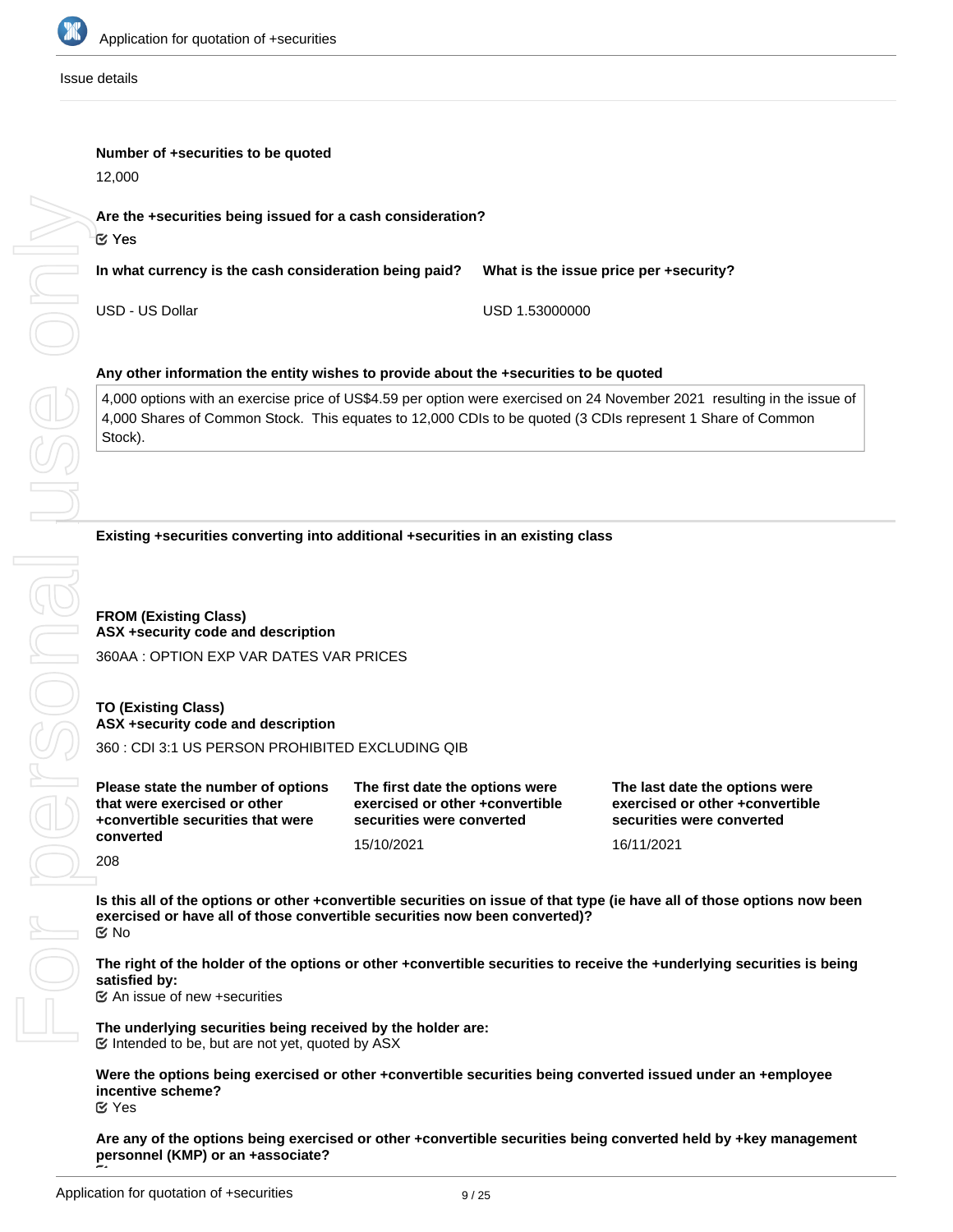

# No

# **Issue date**

16/11/2021

**Will the +securities to be quoted rank equally in all respects from their issue date with the existing issued +securities in that class?** Yes

Issue details

# **Number of +securities to be quoted**

624

**Are the +securities being issued for a cash consideration?** Yes

**In what currency is the cash consideration being paid?**

**What is the issue price per +security?**

USD - US Dollar

USD 1.78000000

# **Any other information the entity wishes to provide about the +securities to be quoted**

208 options with an exercise price of US\$5.34 per option were exercised between 15 October 2021 and 16 November 2021 resulting in the issue of 208 Shares of Common Stock. This equates to 624 CDIs to be quoted (3 CDIs represent 1 Share of Common Stock).

# **Existing +securities converting into additional +securities in an existing class**

**FROM (Existing Class) ASX +security code and description** 360AA : OPTION EXP VAR DATES VAR PRICES

# **TO (Existing Class) ASX +security code and description**

360 : CDI 3:1 US PERSON PROHIBITED EXCLUDING QIB

**Please state the number of options The first date the options were** **The last date the options were** exercised or other +convertible +convertible +convertible +convertible<br>The transformation +convertible

**that were exercised or other**

exercised or other +convertible +convertible +convertible +convertible<br>The transformation +convertible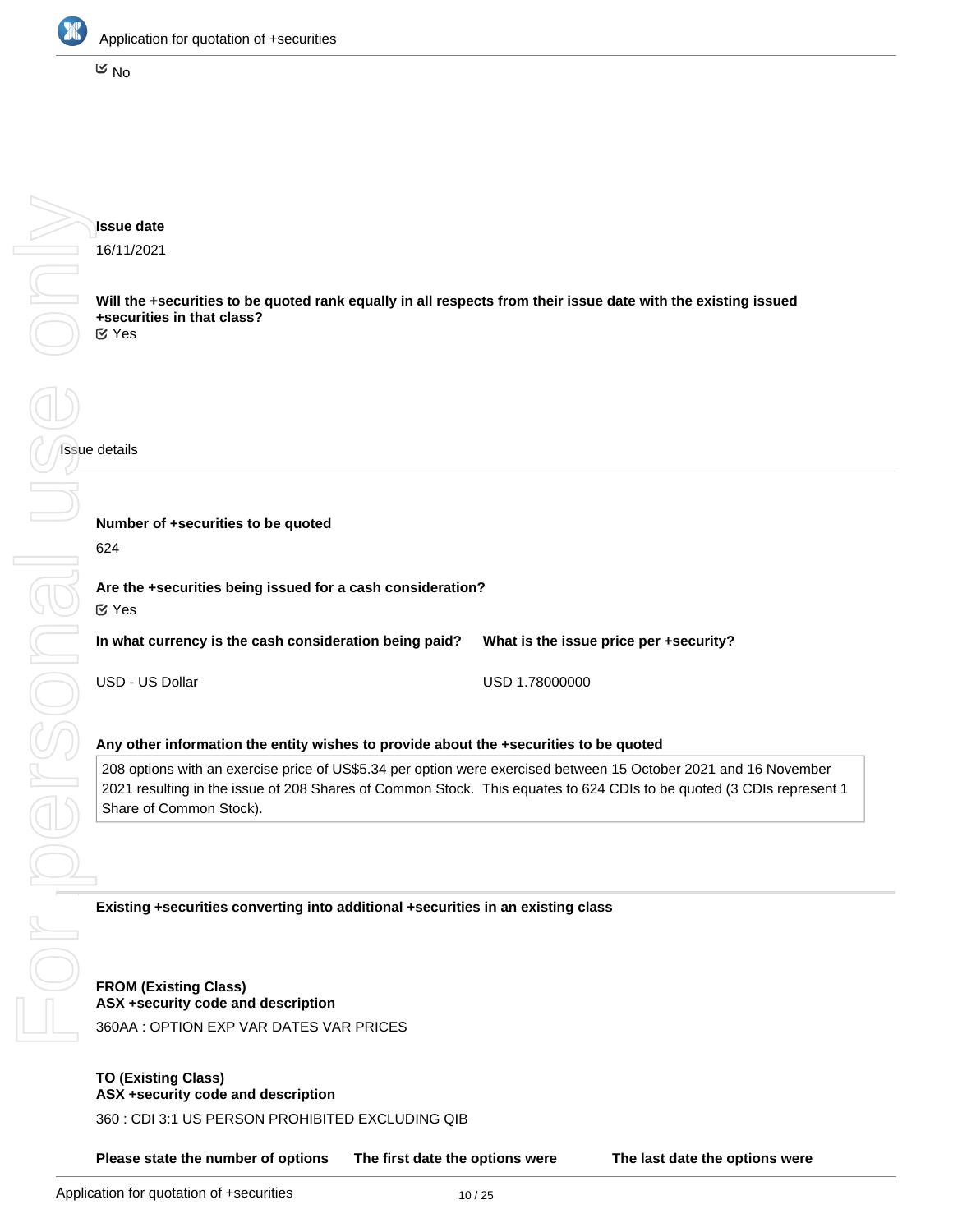

**that were exercised or other +convertible securities that were converted**

**exercised or other +convertible securities were converted**

**exercised or other +convertible securities were converted**

4/11/2021

331

**Is this all of the options or other +convertible securities on issue of that type (ie have all of those options now been exercised or have all of those convertible securities now been converted)?** No

**The right of the holder of the options or other +convertible securities to receive the +underlying securities is being satisfied by:**

An issue of new +securities

**The underlying securities being received by the holder are:**  $\mathfrak C$  Intended to be, but are not yet, quoted by ASX

**Were the options being exercised or other +convertible securities being converted issued under an +employee incentive scheme?** Yes

**Are any of the options being exercised or other +convertible securities being converted held by +key management personnel (KMP) or an +associate?** No

# **Issue date**

4/11/2021

**Will the +securities to be quoted rank equally in all respects from their issue date with the existing issued +securities in that class?** Yes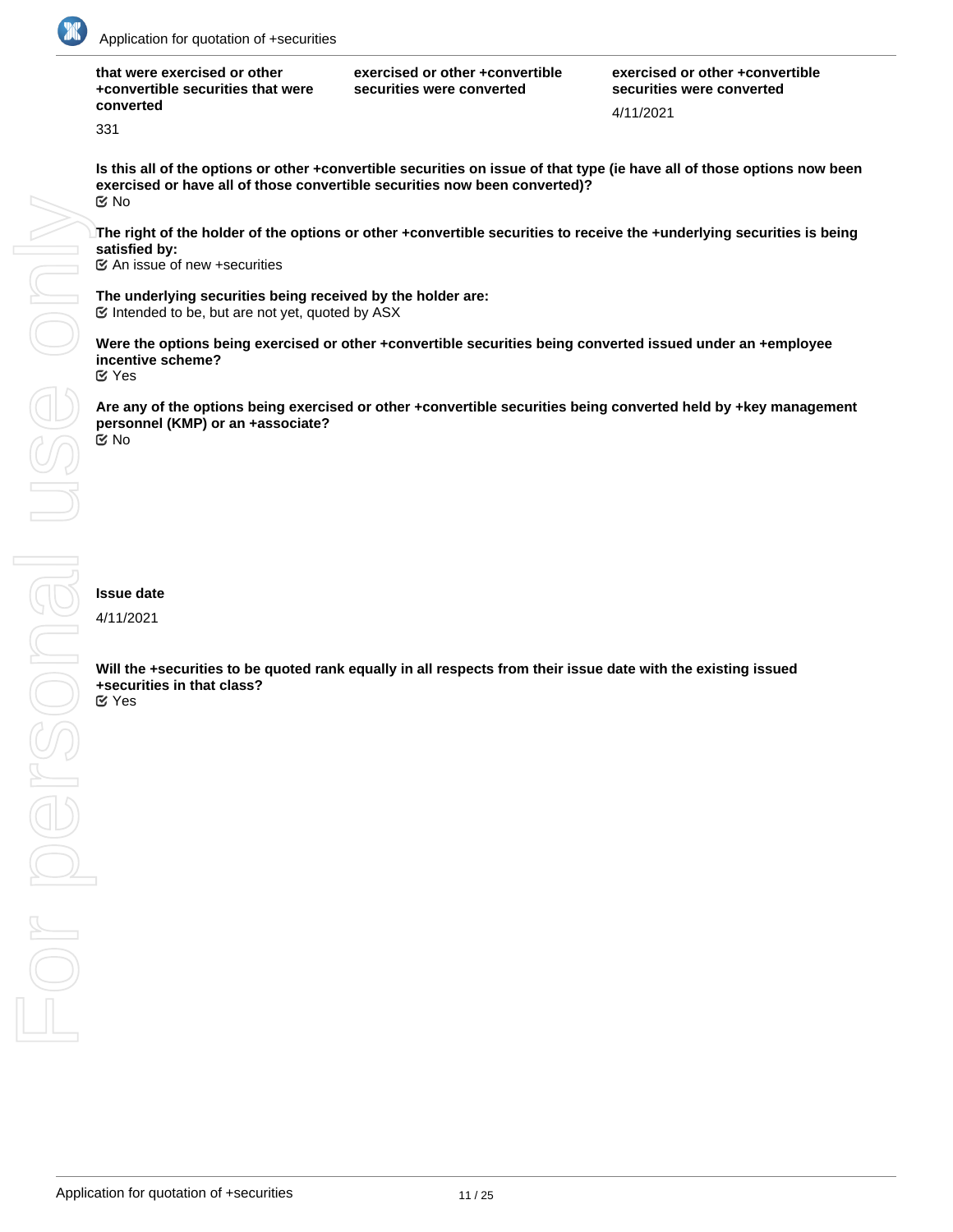

| Number of +securities to be quoted<br>993                                             |                                        |
|---------------------------------------------------------------------------------------|----------------------------------------|
| Are the +securities being issued for a cash consideration?<br>$\mathfrak{C}$ Yes      |                                        |
| In what currency is the cash consideration being paid?                                | What is the issue price per +security? |
| USD - US Dollar                                                                       | USD 1.89666660                         |
| Any other information the entity wishes to provide about the +securities to be quoted |                                        |

331 options with an exercise price of US\$5.69 per option were exercised on 4 November 2021 resulting in the issue of 331 Shares of Common Stock. This equates to 993 CDIs to be quoted (3 CDIs represent 1 Share of Common Stock).

**Existing +securities converting into additional +securities in an existing class**

# **FROM (Existing Class) ASX +security code and description** 360AA : OPTION EXP VAR DATES VAR PRICES

# **TO (Existing Class) ASX +security code and description**

360 : CDI 3:1 US PERSON PROHIBITED EXCLUDING QIB

**Please state the number of options that were exercised or other +convertible securities that were converted**

**The first date the options were exercised or other +convertible securities were converted**

**The last date the options were exercised or other +convertible securities were converted** 8/11/2021

98,958

**Is this all of the options or other +convertible securities on issue of that type (ie have all of those options now been exercised or have all of those convertible securities now been converted)?** No

**The right of the holder of the options or other +convertible securities to receive the +underlying securities is being satisfied by:**

 $\mathfrak{C}$  An issue of new +securities

**The underlying securities being received by the holder are:**  $\mathfrak C$  Intended to be, but are not yet, quoted by ASX

**Were the options being exercised or other +convertible securities being converted issued under an +employee incentive scheme?** Yes

**Are any of the options being exercised or other +convertible securities being converted held by +key management personnel (KMP) or an +associate?** No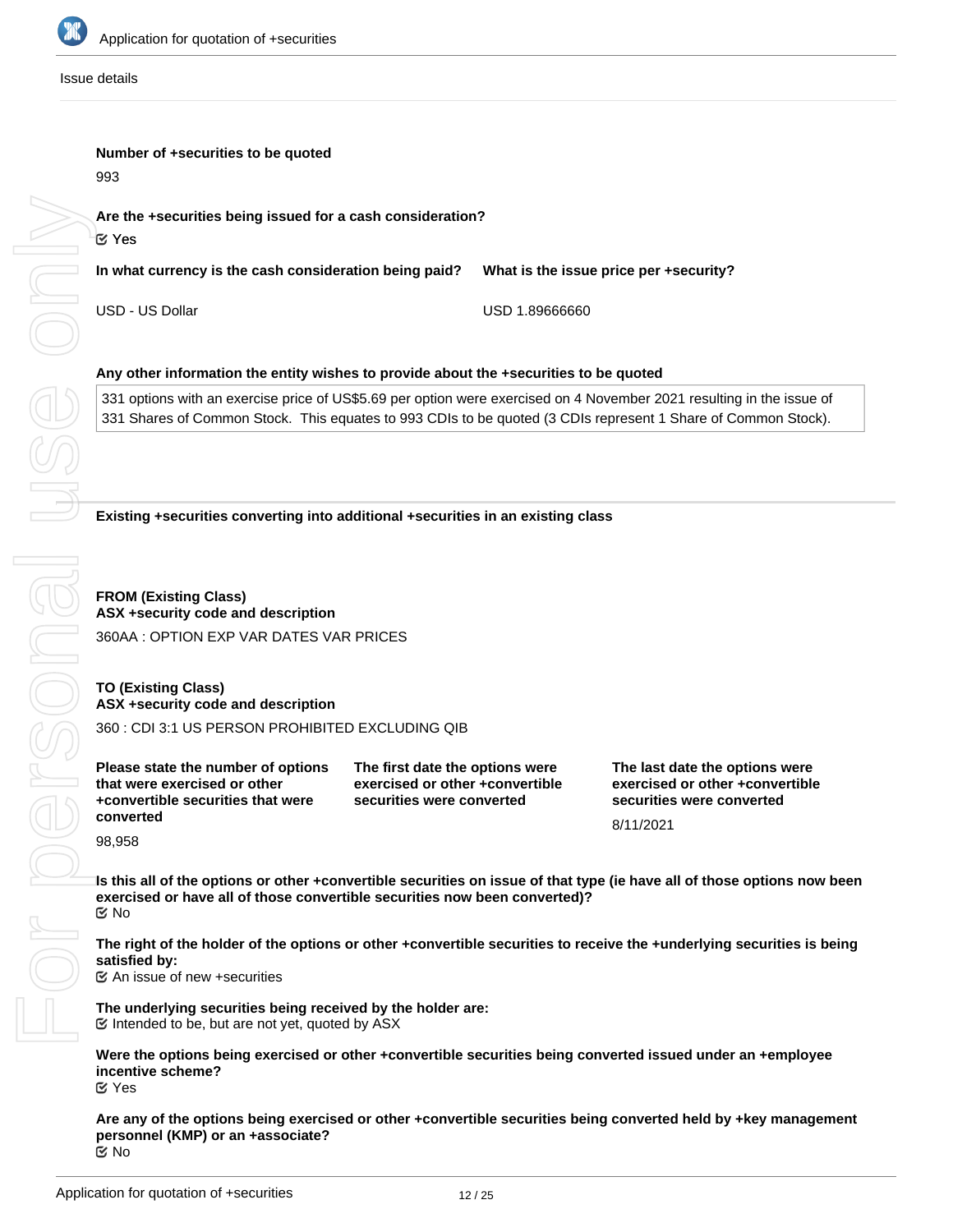

# **Issue date**

8/11/2021

**Will the +securities to be quoted rank equally in all respects from their issue date with the existing issued +securities in that class?** Yes

# **Number of +securities to be quoted**

296,874

# **Are the +securities being issued for a cash consideration?** Yes

**In what currency is the cash consideration being paid?**

**What is the issue price per +security?**

USD - US Dollar

USD 1.93333330

# **Any other information the entity wishes to provide about the +securities to be quoted**

98,958 options with an exercise price of US\$5.80 per option were exercised on 8 November 2021 resulting in the issue of 98,958 Shares of Common Stock. This equates to 296,874 CDIs to be quoted (3 CDIs represent 1 Share of Common Stock).

**Existing +securities converting into additional +securities in an existing class**

**FROM (Existing Class) ASX +security code and description**

360AA : OPTION EXP VAR DATES VAR PRICES

# **TO (Existing Class) ASX +security code and description**

360 : CDI 3:1 US PERSON PROHIBITED EXCLUDING QIB

**Please state the number of options that were exercised or other**

**+convertible securities that were**

**The first date the options were exercised or other +convertible**

**securities were converted**

**The last date the options were exercised or other +convertible**

**securities were converted**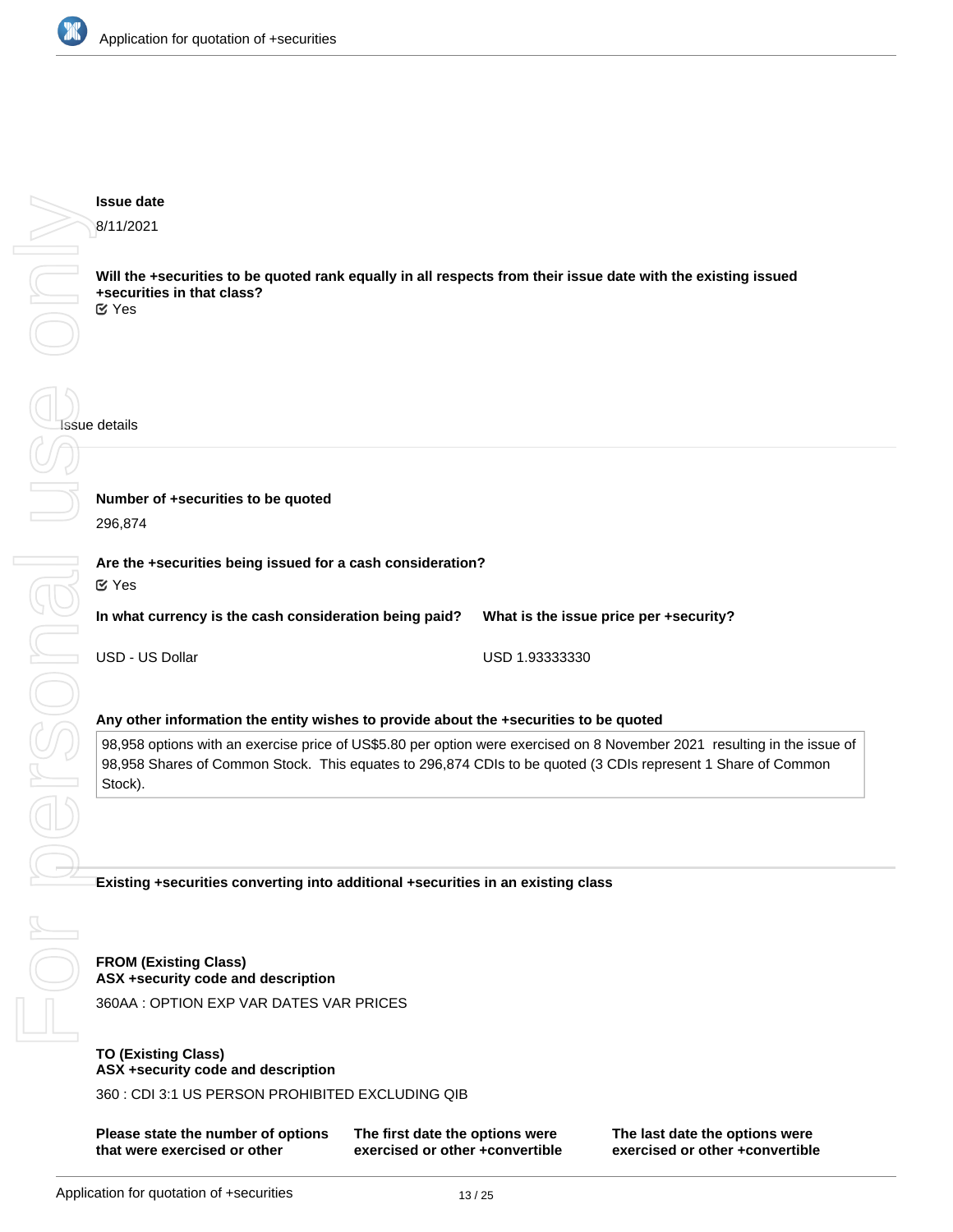

| +convertible securities that were | securities were converted | securities were converted |
|-----------------------------------|---------------------------|---------------------------|
| converted                         | 6/10/2021                 | 17/12/2021                |

29,763

**Is this all of the options or other +convertible securities on issue of that type (ie have all of those options now been exercised or have all of those convertible securities now been converted)?** No

**The right of the holder of the options or other +convertible securities to receive the +underlying securities is being satisfied by:**

An issue of new +securities

**The underlying securities being received by the holder are:**  $\mathfrak C$  Intended to be, but are not yet, quoted by ASX

**Were the options being exercised or other +convertible securities being converted issued under an +employee incentive scheme?** Yes

**Are any of the options being exercised or other +convertible securities being converted held by +key management personnel (KMP) or an +associate?** No

17/12/2021

**Will the +securities to be quoted rank equally in all respects from their issue date with the existing issued +securities in that class?** Yes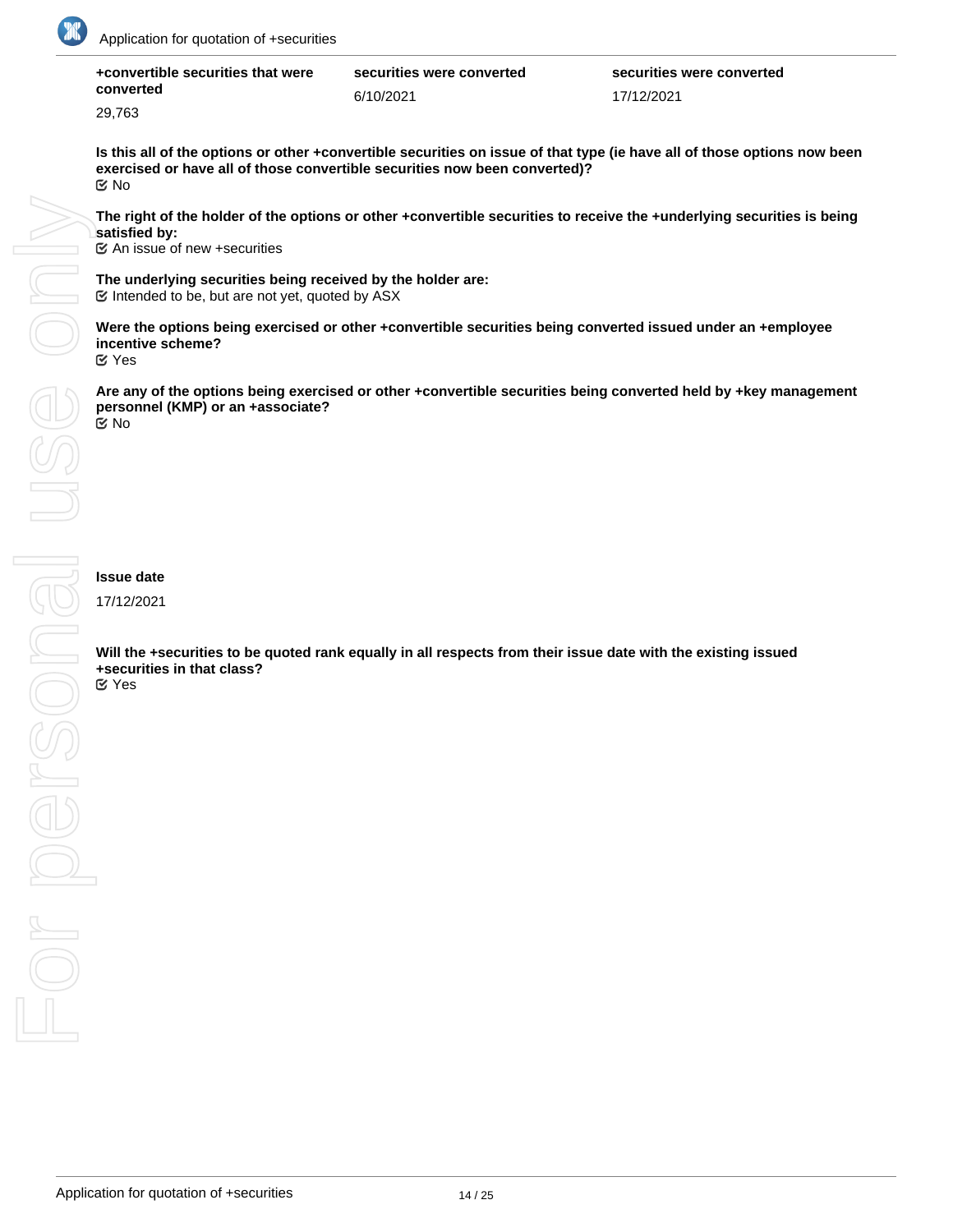

| Number of +securities to be quoted<br>89,289                                          |                                        |  |
|---------------------------------------------------------------------------------------|----------------------------------------|--|
| Are the +securities being issued for a cash consideration?<br>C⁄Yes                   |                                        |  |
| In what currency is the cash consideration being paid?                                | What is the issue price per +security? |  |
| USD - US Dollar                                                                       | USD 2.093333333                        |  |
| Any other information the entity wishes to provide about the +securities to be quoted |                                        |  |

29,763 options with an exercise price of US\$6.28 per option were exercised between 6 October 2021 and 17 December 2021 resulting in the issue of 29,763 Shares of Common Stock. This equates to 89,289 CDIs to be quoted (3 CDIs represent 1 Share of Common Stock).

# **Existing +securities converting into additional +securities in an existing class**

**FROM (Existing Class) ASX +security code and description** 360AA : OPTION EXP VAR DATES VAR PRICES

**TO (Existing Class) ASX +security code and description** 360 : CDI 3:1 US PERSON PROHIBITED EXCLUDING QIB

| The fir<br>exercis<br>securit |
|-------------------------------|
| 26/10/2                       |
|                               |

**The first date the options were exercised or other +convertible securities were converted**

26/10/2021

**The last date the options were exercised or other +convertible securities were converted**

29/11/2021

8,750

**Is this all of the options or other +convertible securities on issue of that type (ie have all of those options now been exercised or have all of those convertible securities now been converted)?** No

**The right of the holder of the options or other +convertible securities to receive the +underlying securities is being satisfied by:**

An issue of new +securities

**The underlying securities being received by the holder are:**  $\mathfrak S$  Intended to be, but are not yet, quoted by ASX

**Were the options being exercised or other +convertible securities being converted issued under an +employee incentive scheme?** Yes

**Are any of the options being exercised or other +convertible securities being converted held by +key management personnel (KMP) or an +associate?**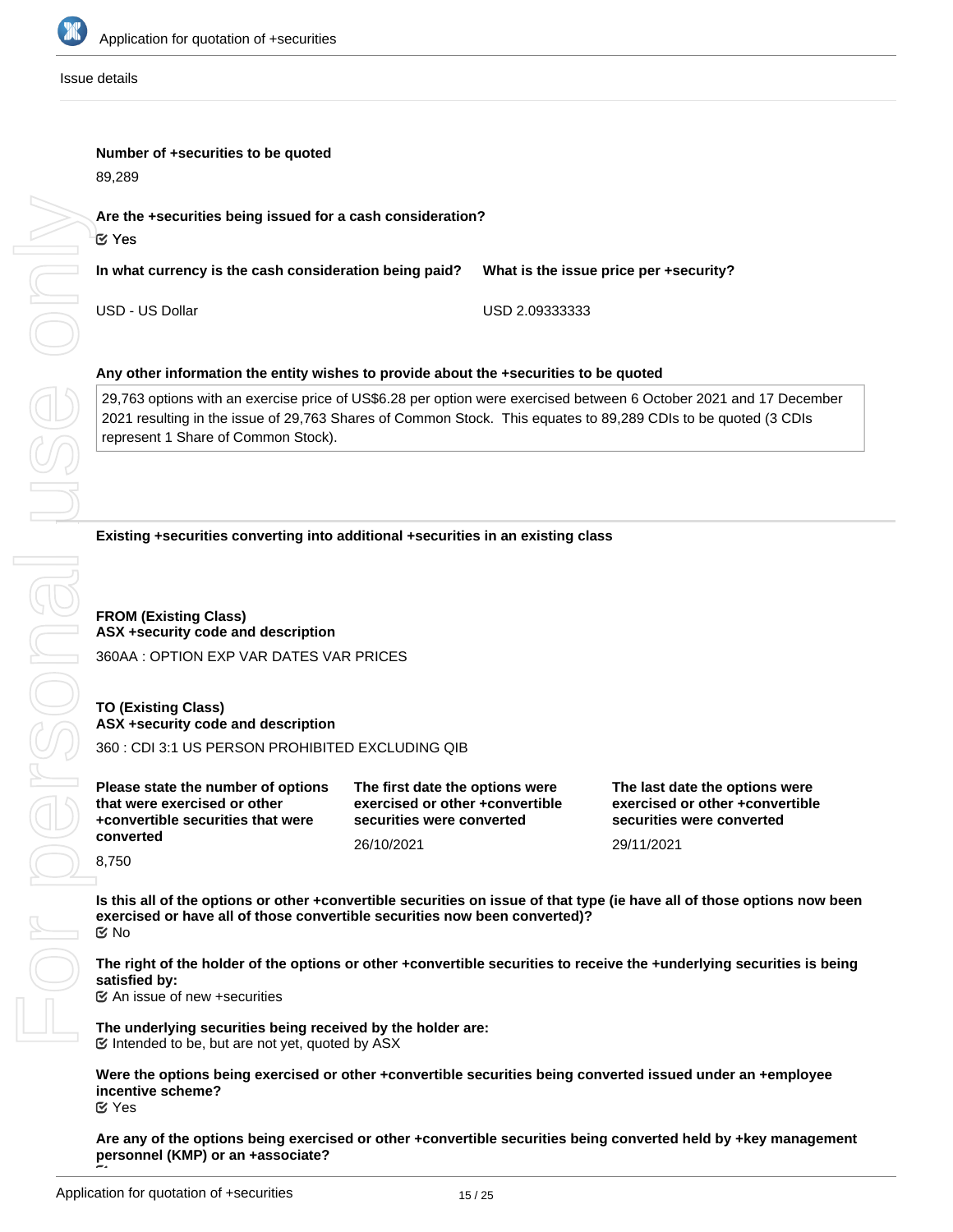

# No

# **Issue date**

29/11/2021

**Will the +securities to be quoted rank equally in all respects from their issue date with the existing issued +securities in that class?** Yes

# Issue details

# **Number of +securities to be quoted**

26,250

**Are the +securities being issued for a cash consideration?** Yes

**In what currency is the cash consideration being paid?**

**What is the issue price per +security?**

USD - US Dollar

USD 2.47666600

# **Any other information the entity wishes to provide about the +securities to be quoted**

8,750 options with an exercise price of US\$7.43 per option were exercised between 26 October 2021 and 29 November 2021 resulting in the issue of 8,750 Shares of Common Stock. This equates to 26,250 CDIs to be quoted (3 CDIs represent 1 Share of Common Stock).

# **Existing +securities converting into additional +securities in an existing class**

**FROM (Existing Class) ASX +security code and description** 360AA : OPTION EXP VAR DATES VAR PRICES

# **TO (Existing Class) ASX +security code and description**

360 : CDI 3:1 US PERSON PROHIBITED EXCLUDING QIB

**Please state the number of options The first date the options were** **The last date the options were** exercised or other +convertible +convertible +convertible +convertible<br>The transformation +convertible

**that were exercised or other**

exercised or other +convertible +convertible +convertible +convertible<br>The transformation +convertible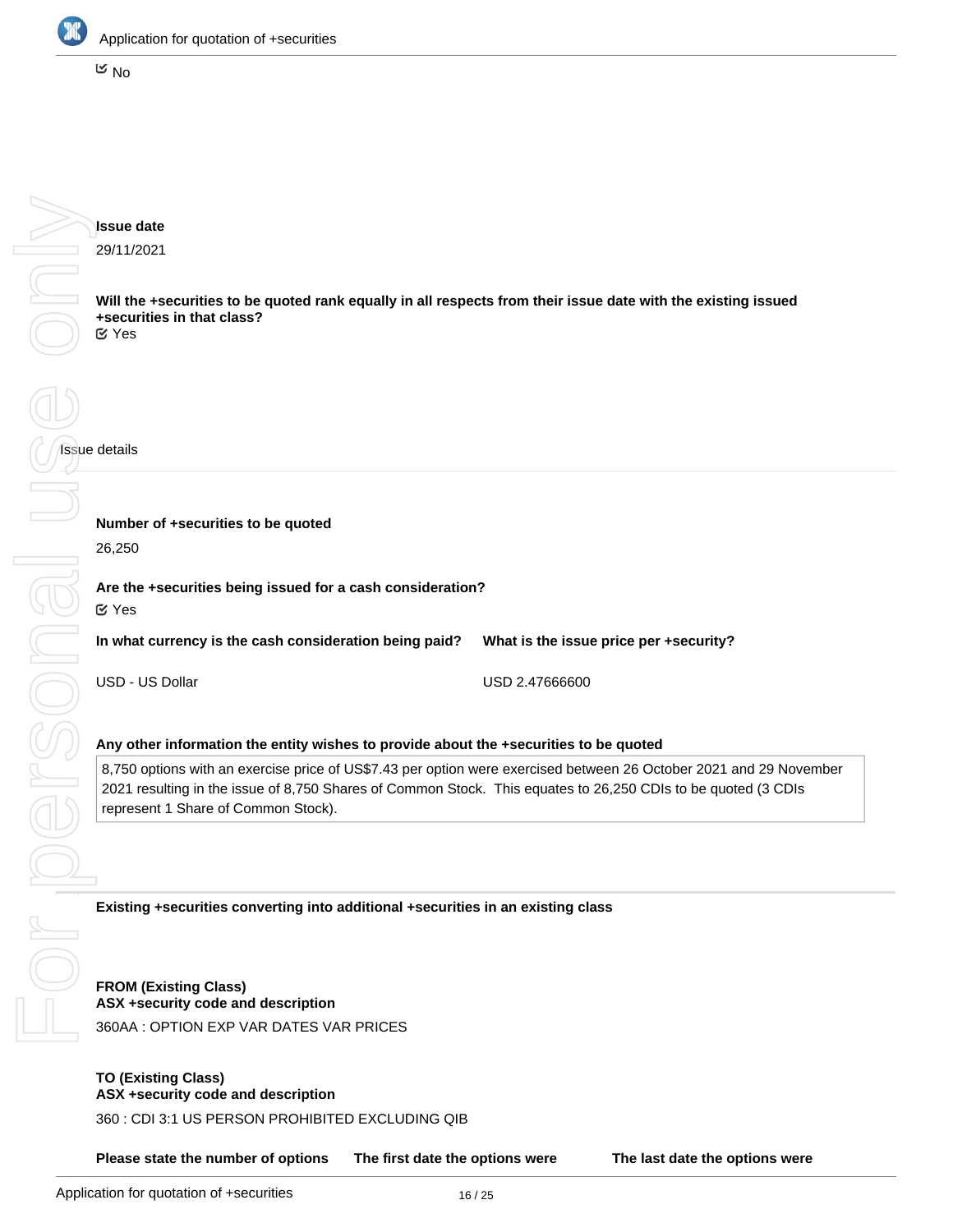

**that were exercised or other +convertible securities that were converted**

**exercised or other +convertible securities were converted**

**exercised or other +convertible securities were converted**

10/12/2021

791

**Is this all of the options or other +convertible securities on issue of that type (ie have all of those options now been exercised or have all of those convertible securities now been converted)?** No

**The right of the holder of the options or other +convertible securities to receive the +underlying securities is being satisfied by:**

An issue of new +securities

**The underlying securities being received by the holder are:**  $\mathfrak C$  Intended to be, but are not yet, quoted by ASX

**Were the options being exercised or other +convertible securities being converted issued under an +employee incentive scheme?** Yes

**Are any of the options being exercised or other +convertible securities being converted held by +key management personnel (KMP) or an +associate?** No

# **Issue date**

10/12/2021

**Will the +securities to be quoted rank equally in all respects from their issue date with the existing issued +securities in that class?**

Yes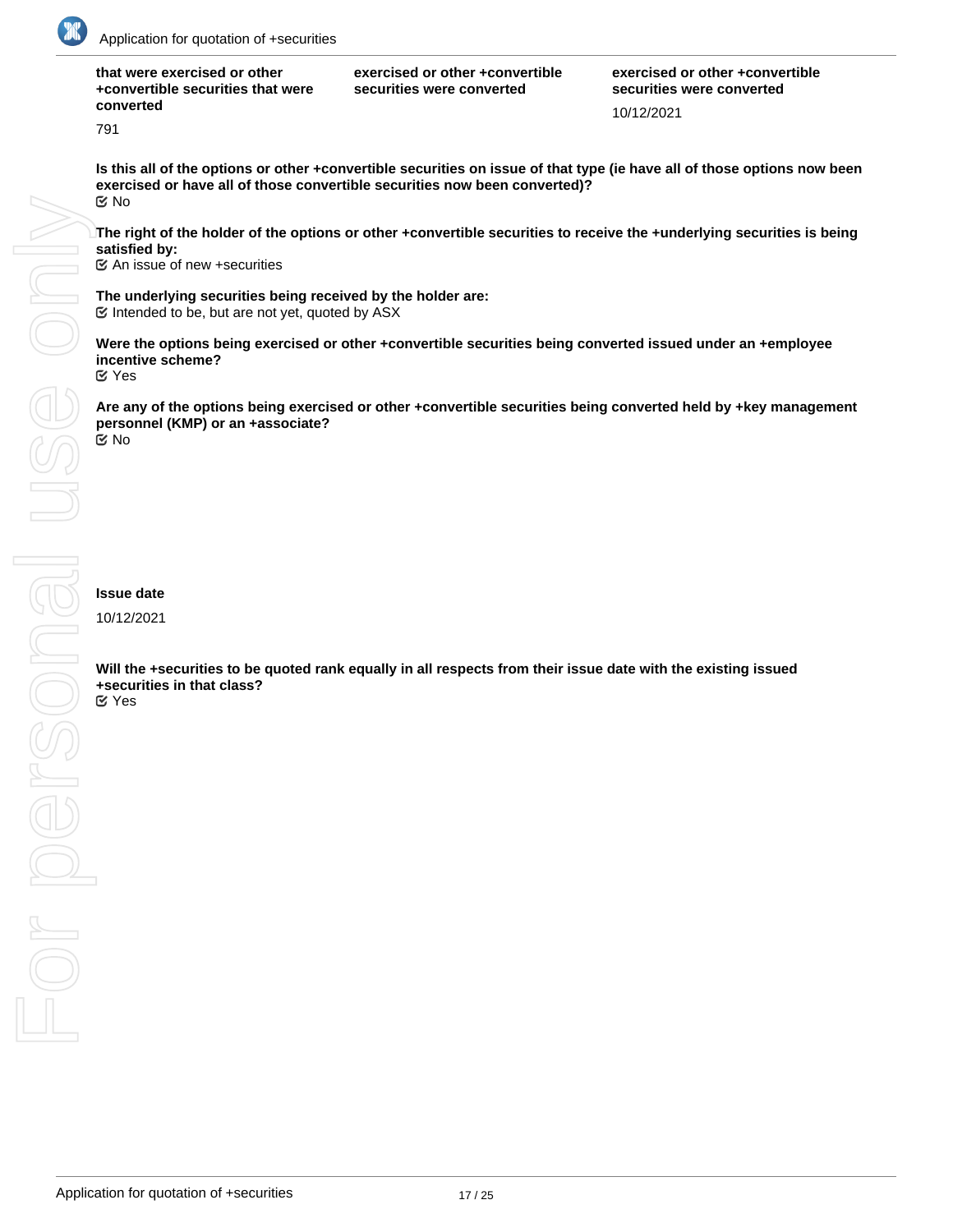

| Number of +securities to be quoted<br>2,373                                 |                                        |
|-----------------------------------------------------------------------------|----------------------------------------|
| Are the +securities being issued for a cash consideration?<br>$\propto$ Yes |                                        |
| In what currency is the cash consideration being paid?                      | What is the issue price per +security? |
| USD - US Dollar                                                             | USD 2.91000000                         |
|                                                                             |                                        |

# **Any other information the entity wishes to provide about the +securities to be quoted**

791 options with an exercise price of US\$8.73 per option were exercised between on 10 December 2021 resulting in the issue of 791 Shares of Common Stock. This equates to 2,373 CDIs to be quoted (3 CDIs represent 1 Share of Common Stock).

# **Existing +securities converting into additional +securities in an existing class**

**FROM (Existing Class) ASX +security code and description** 360AA : OPTION EXP VAR DATES VAR PRICES

**TO (Existing Class) ASX +security code and description** 360 : CDI 3:1 US PERSON PROHIBITED EXCLUDING QIB

| Please state the number of options<br>that were exercised or other<br>+convertible securities that were | The first date the options were<br>exercised or other +convertible<br>securities were converted | The last date the options were<br>exercised or other +convertible<br>securities were converted |
|---------------------------------------------------------------------------------------------------------|-------------------------------------------------------------------------------------------------|------------------------------------------------------------------------------------------------|
| converted                                                                                               | 5/10/2021                                                                                       | 31/12/2021                                                                                     |
| 4.872                                                                                                   |                                                                                                 |                                                                                                |

**Is this all of the options or other +convertible securities on issue of that type (ie have all of those options now been exercised or have all of those convertible securities now been converted)?** No

**The right of the holder of the options or other +convertible securities to receive the +underlying securities is being satisfied by:**

An issue of new +securities

**The underlying securities being received by the holder are:**  $\mathfrak S$  Intended to be, but are not yet, quoted by ASX

**Were the options being exercised or other +convertible securities being converted issued under an +employee incentive scheme?** Yes

**Are any of the options being exercised or other +convertible securities being converted held by +key management personnel (KMP) or an +associate?**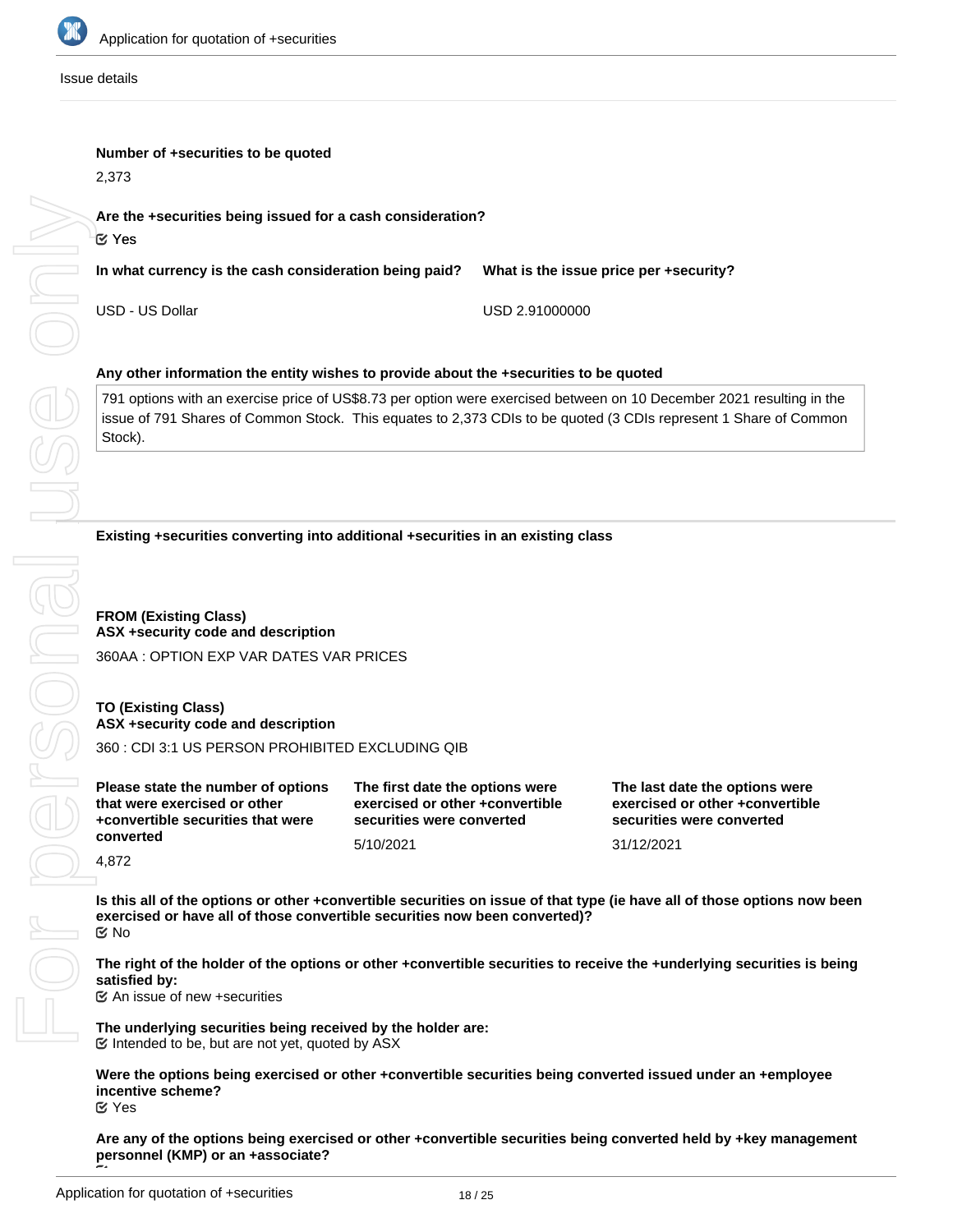

# No

# **Issue date**

31/12/2021

**Will the +securities to be quoted rank equally in all respects from their issue date with the existing issued +securities in that class?** Yes

Issue details

# **Number of +securities to be quoted**

14,616

**Are the +securities being issued for a cash consideration?** Yes

**In what currency is the cash consideration being paid?**

**What is the issue price per +security?**

USD - US Dollar

USD 3.18333330

# **Any other information the entity wishes to provide about the +securities to be quoted**

4,872 options with an exercise price of US\$9.55 per option were exercised between 5 October 2021 and 31 December 2021 resulting in the issue of 4,872 Shares of Common Stock. This equates to 14,616 CDIs to be quoted (3 CDIs represent 1 Share of Common Stock).

# **Existing +securities converting into additional +securities in an existing class**

**FROM (Existing Class) ASX +security code and description** 360AA : OPTION EXP VAR DATES VAR PRICES

# **TO (Existing Class) ASX +security code and description**

360 : CDI 3:1 US PERSON PROHIBITED EXCLUDING QIB

**Please state the number of options The first date the options were** **The last date the options were** exercised or other +convertible +convertible +convertible +convertible<br>The transformation +convertible

exercised or other +convertible +convertible +convertible +convertible<br>The transformation +convertible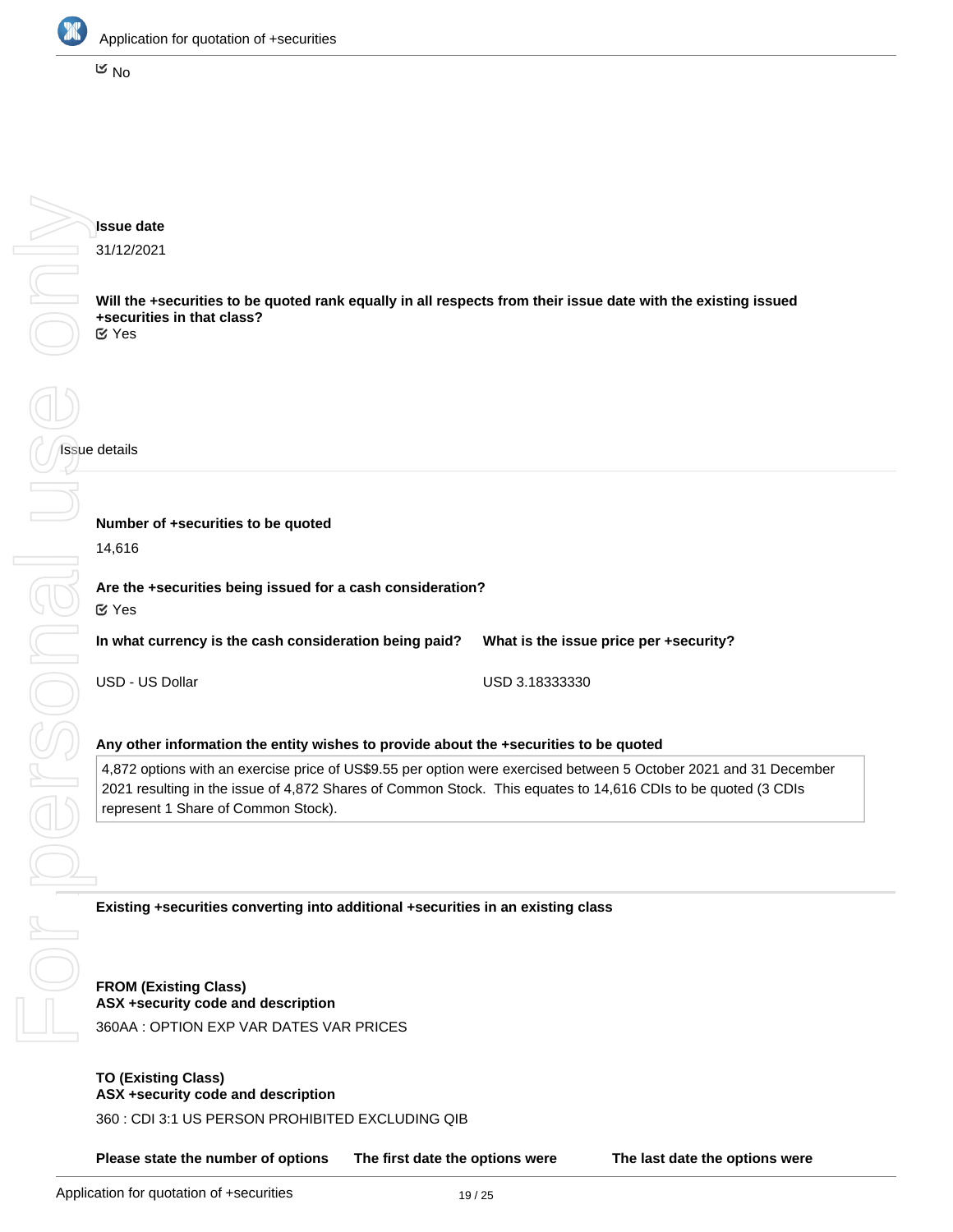

USC ON

**that were exercised or other +convertible securities that were converted**

**exercised or other +convertible securities were converted**

**exercised or other +convertible securities were converted**

8/11/2021

8,020

**Is this all of the options or other +convertible securities on issue of that type (ie have all of those options now been exercised or have all of those convertible securities now been converted)?** No

**The right of the holder of the options or other +convertible securities to receive the +underlying securities is being satisfied by:**

An issue of new +securities

**The underlying securities being received by the holder are:**  $\mathfrak C$  Intended to be, but are not yet, quoted by ASX

**Were the options being exercised or other +convertible securities being converted issued under an +employee incentive scheme?** Yes

**Are any of the options being exercised or other +convertible securities being converted held by +key management personnel (KMP) or an +associate?** No

# **Issue date**

8/11/2021

**Will the +securities to be quoted rank equally in all respects from their issue date with the existing issued +securities in that class?**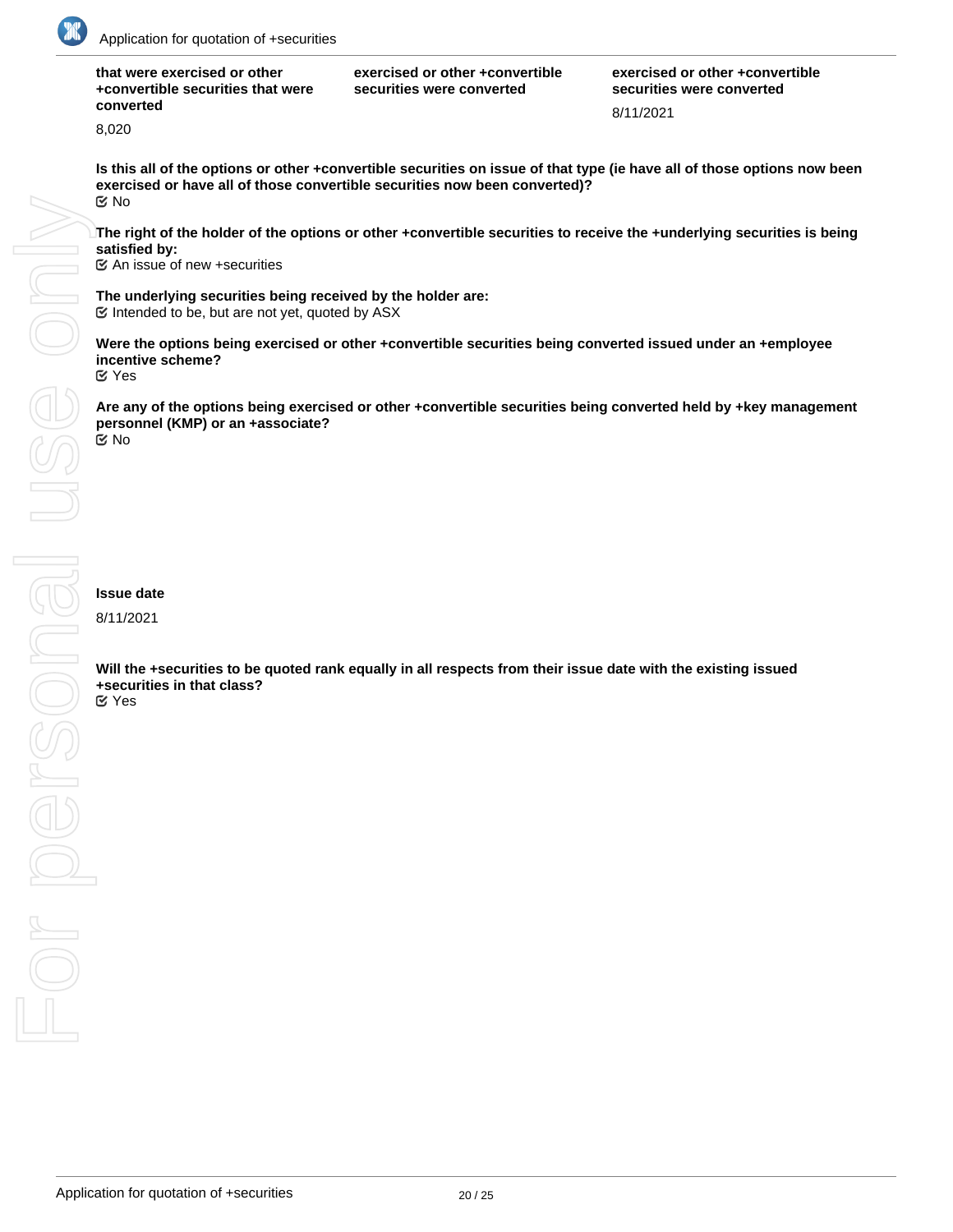

| Number of +securities to be quoted<br>24,060                                     |                                        |  |
|----------------------------------------------------------------------------------|----------------------------------------|--|
| Are the +securities being issued for a cash consideration?<br>$\mathfrak{C}$ Yes |                                        |  |
| In what currency is the cash consideration being paid?                           | What is the issue price per +security? |  |
| USD - US Dollar                                                                  | USD 3.45000000                         |  |
|                                                                                  |                                        |  |

# **Any other information the entity wishes to provide about the +securities to be quoted**

8,020 options with an exercise price of US\$10.35 per option were exercised between on 8 November 2021 resulting in the issue of 8,020 Shares of Common Stock. This equates to 24,060 CDIs to be quoted (3 CDIs represent 1 Share of Common Stock).

# **Existing +securities converting into additional +securities in an existing class**

**FROM (Existing Class) ASX +security code and description** 360AB : RESTRICTED STOCK UNIT

**TO (Existing Class) ASX +security code and description** 360 : CDI 3:1 US PERSON PROHIBITED EXCLUDING QIB

**Please state the number of options that were exercised or other +convertible securities that were converted**

**The first date the options were exercised or other +convertible securities were converted**

**The last date the options were exercised or other +convertible securities were converted**

8/12/2021

191,489

**Is this all of the options or other +convertible securities on issue of that type (ie have all of those options now been exercised or have all of those convertible securities now been converted)?** No

**The right of the holder of the options or other +convertible securities to receive the +underlying securities is being satisfied by:**

An issue of new +securities

**The underlying securities being received by the holder are:**  $\mathfrak C$  Intended to be, but are not yet, quoted by ASX

**Were the options being exercised or other +convertible securities being converted issued under an +employee incentive scheme?** Yes

**Are any of the options being exercised or other +convertible securities being converted held by +key management personnel (KMP) or an +associate?**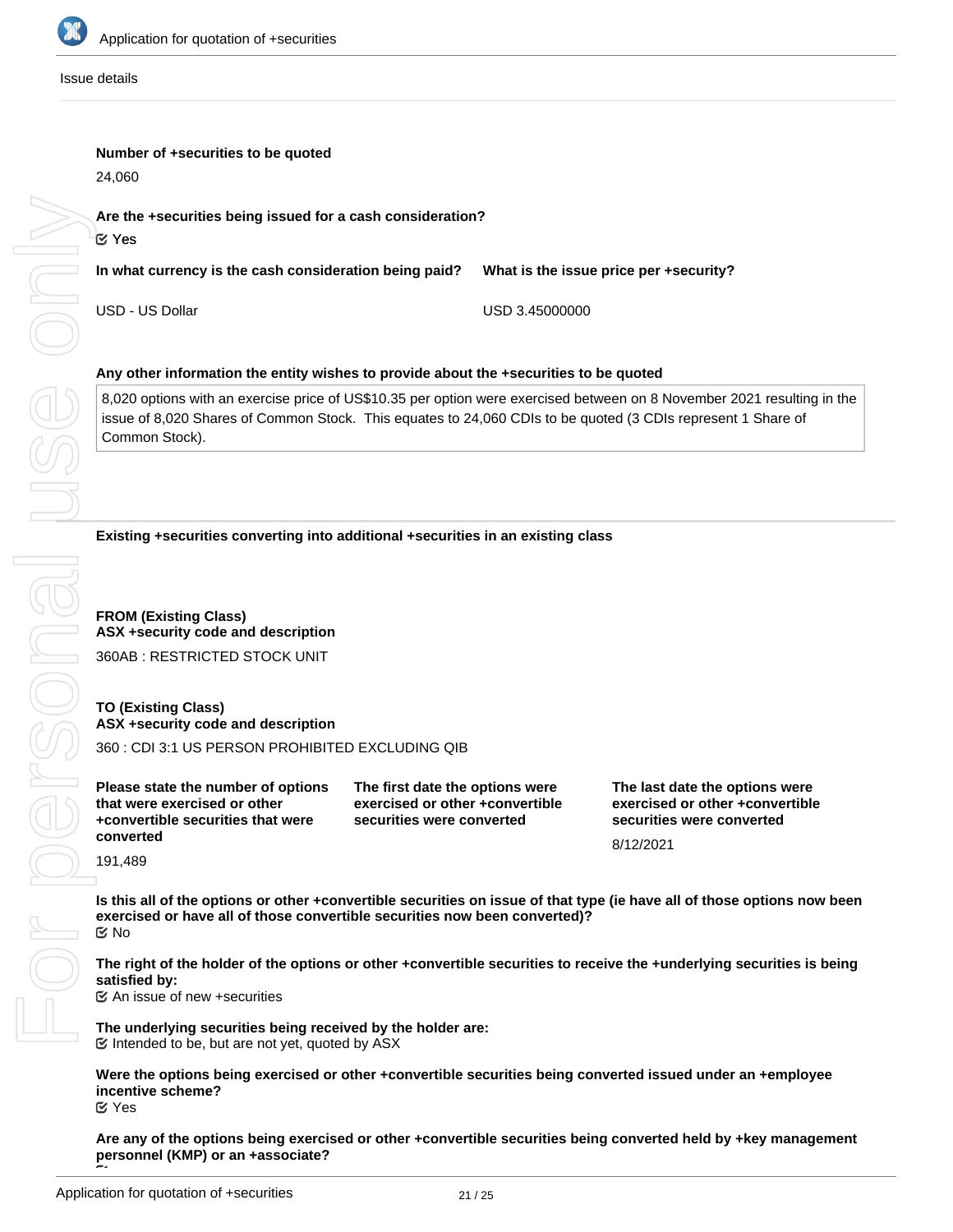

## No

# **Issue date**

8/12/2021

**Will the +securities to be quoted rank equally in all respects from their issue date with the existing issued +securities in that class?** Yes

Issue details

# **Number of +securities to be quoted**

394,470

**Are the +securities being issued for a cash consideration?** Yes

**In what currency is the cash consideration being paid?**

**What is the issue price per +security?**

USD - US Dollar

USD 8.04000000

# **Any other information the entity wishes to provide about the +securities to be quoted**

191,489 Restricted Stock Units were settled on 8 December 2021 resulting in the issue of 131,490 Shares of Common Stock. this equates to 394,470 CDIs to be quoted (3 CDIs represent 1 Shares of Common Stock).

**Existing +securities converting into additional +securities in an existing class**

**FROM (Existing Class) ASX +security code and description**

360AA : OPTION EXP VAR DATES VAR PRICES

#### **TO (Existing Class) ASX +security code and description**

360 : CDI 3:1 US PERSON PROHIBITED EXCLUDING QIB

**Please state the number of options that were exercised or other**

**+convertible securities that were**

**The first date the options were exercised or other +convertible**

**securities were converted**

**The last date the options were exercised or other +convertible**

**securities were converted**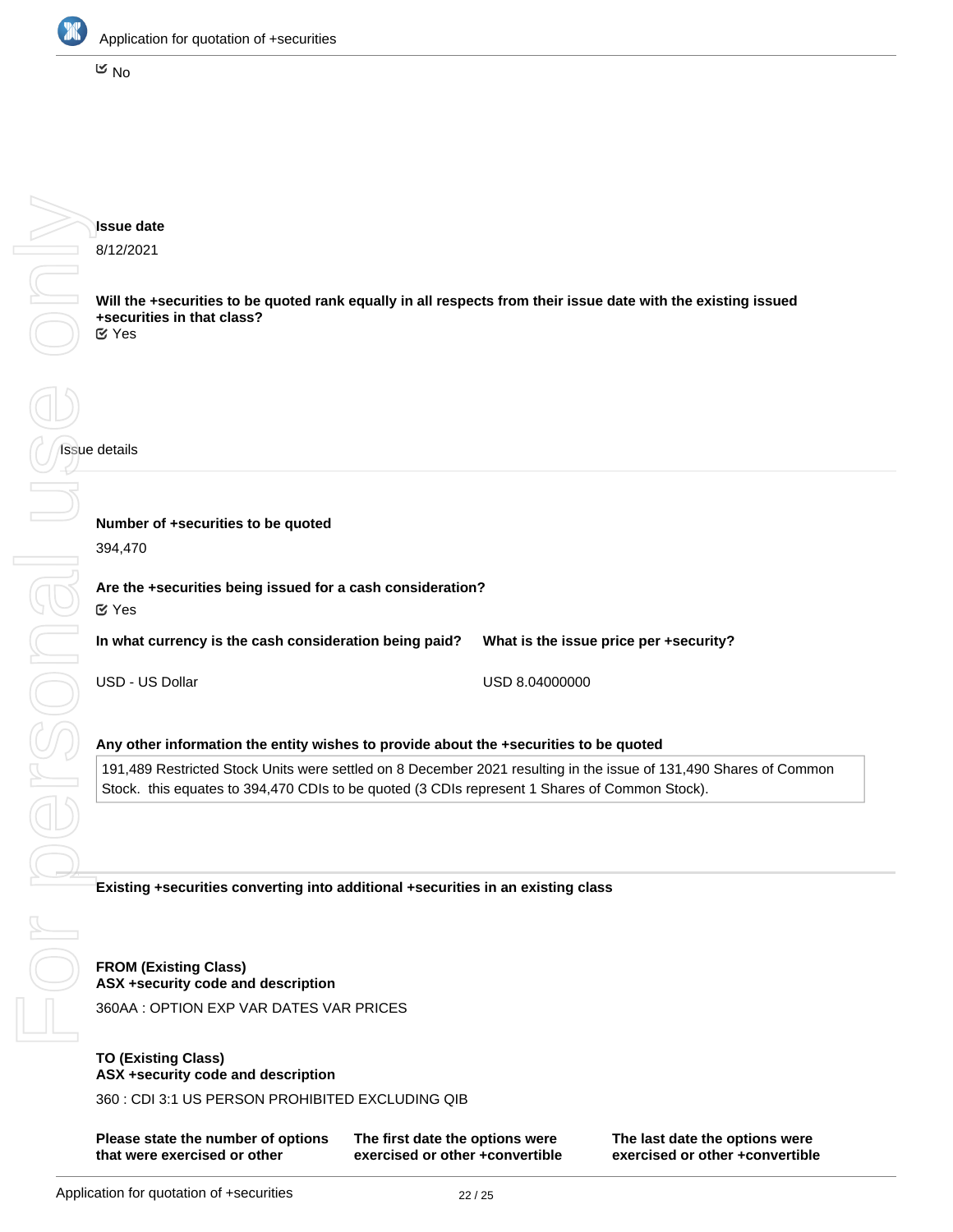

| +convertible securities that were | securities were converted |
|-----------------------------------|---------------------------|
| converted                         |                           |

105

**Is this all of the options or other +convertible securities on issue of that type (ie have all of those options now been exercised or have all of those convertible securities now been converted)?** No

**securities were converted securities were converted**

15/12/2021

**The right of the holder of the options or other +convertible securities to receive the +underlying securities is being satisfied by:**

An issue of new +securities

**The underlying securities being received by the holder are:**  $\mathfrak C$  Intended to be, but are not yet, quoted by ASX

**Were the options being exercised or other +convertible securities being converted issued under an +employee incentive scheme?**

No

# **Issue date**

15/12/2021

**Will the +securities to be quoted rank equally in all respects from their issue date with the existing issued +securities in that class?** Yes

# Issue details

**Number of +securities to be quoted** 315

**Are the +securities being issued for a cash consideration?**

Yes

**In what currency is the cash consideration being paid? What is the issue price per +security?**

USD - US Dollar

USD 1.76666660

# **Any other information the entity wishes to provide about the +securities to be quoted**

105 options with an exercise price of US\$5.30 per option were exercised on15 December 2021 resulting in the issue of 105 Shares of Common Stock. This equates to 315 CDIs to be quoted (3 CDIs represent 1 Share of Common Stock).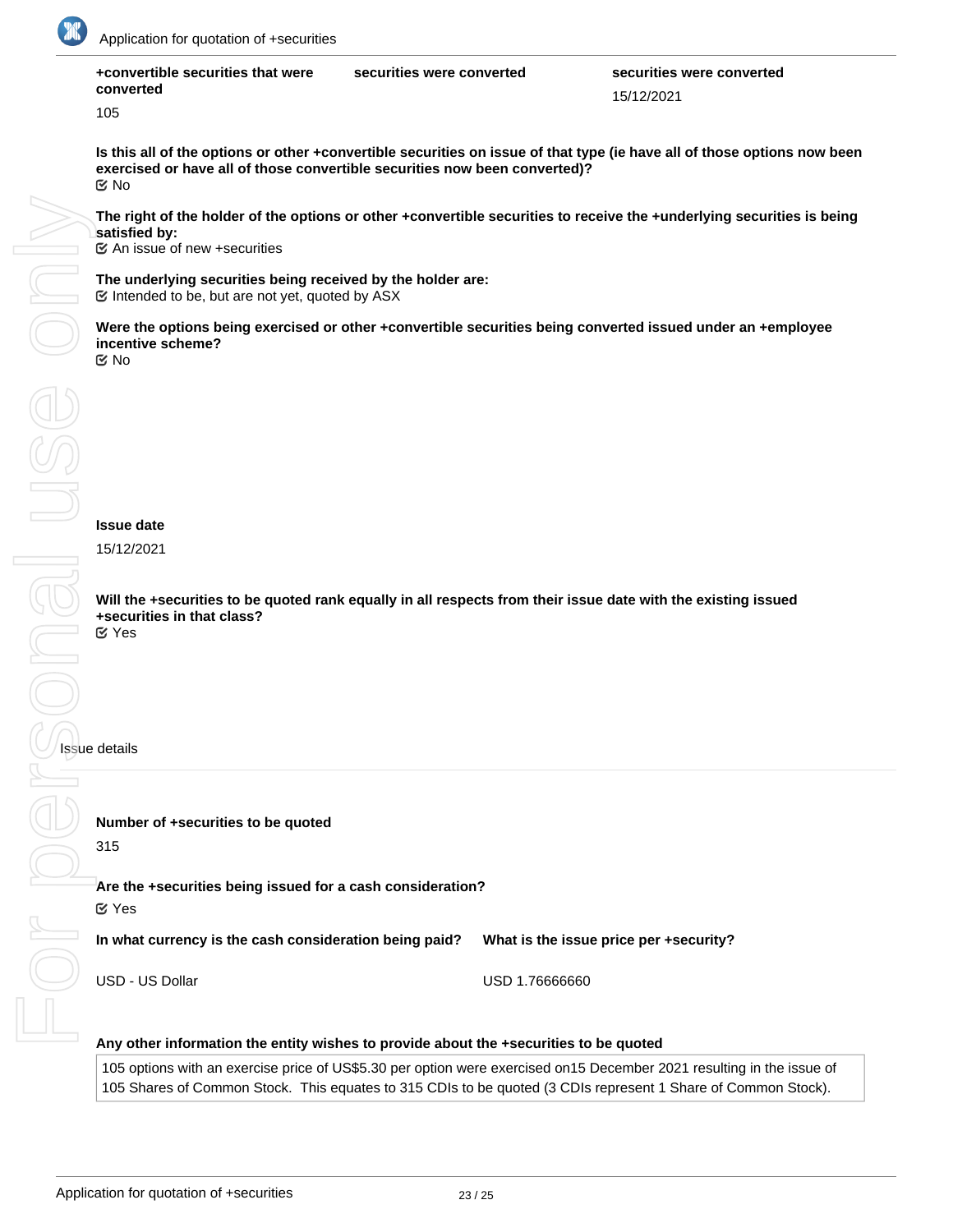